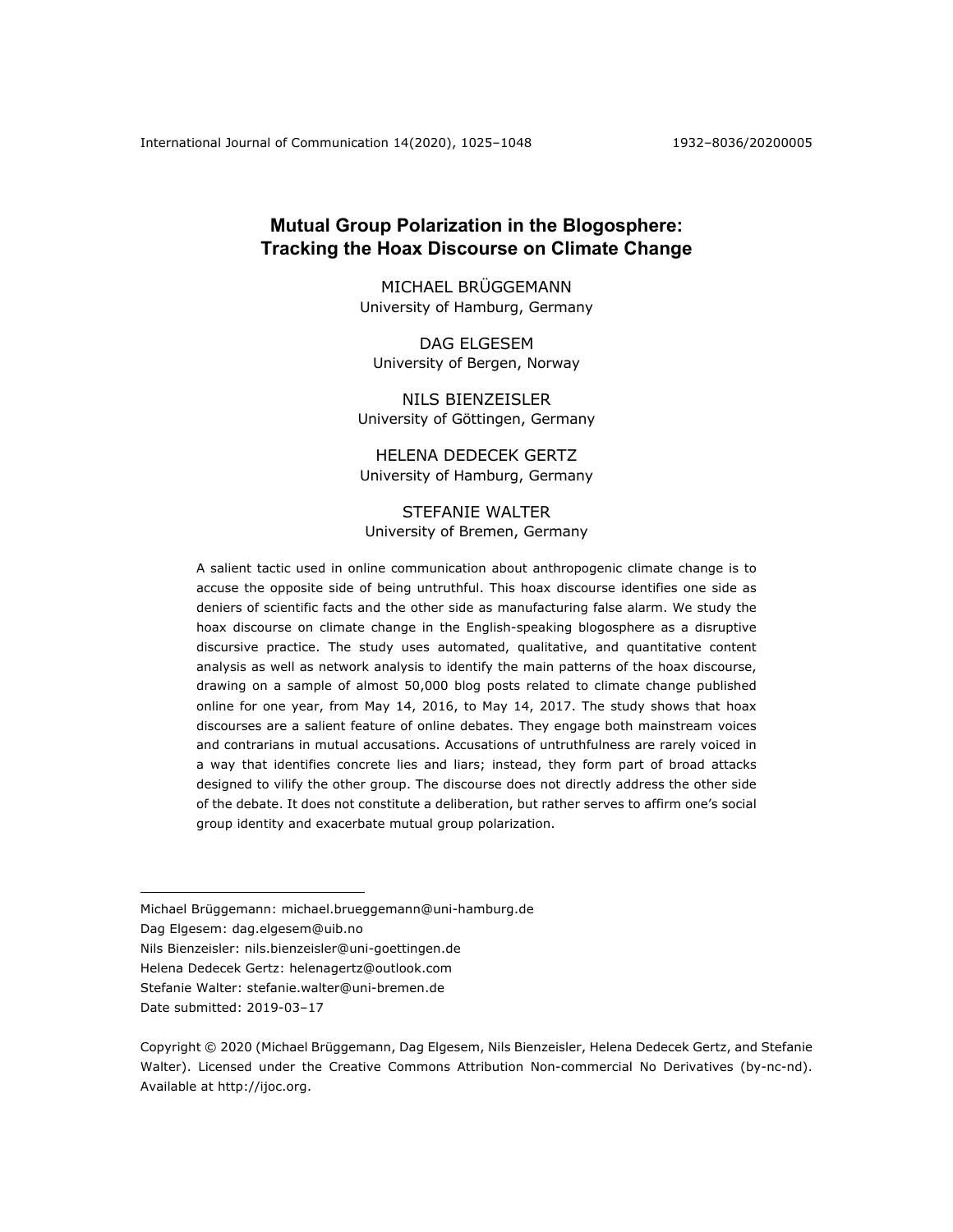*Keywords: climate change, blogs, hoax, public sphere, Habermas, discourse, truth, truthfulness, group polarization, denier, denial*

Although climate scientists widely agree that anthropogenic global warming (AGW) poses a serious risk to humankind and nature, there are persistent public debates about the existence of climate change, whether it is anthropogenic and whether it constitutes a problem. The extreme position is expressed in the title of U.S. Senator James Inhofe's (2012) book *The Greatest Hoax: How the Global Warming Conspiracy Threatens Your Future*. Here, we move beyond the mere denial that AGW exists to examine what we call hoax discourses: discursive practices of doubting the other side's truthfulness and calling other people liars and their claims lies. The hoax discourse on climate change comprises both allegations that AGW is a hoax and that contrarians willfully deny the facts; both sides in the debate call each other liars.

We explore the role of hoax discourses in the blogosphere. The study does not aim to determine whether someone is a liar. Given the scientific consensus around the basic facts of AGW, Donald Trump, James Inhofe, and other figures from the contrarian camp are clearly wrong about the facts. Yet it is hard to know whether they deliberately lie or whether their denial of climate change is rooted in deep self-deception. Although we may avoid calling everyone who challenges the reality of climate change a liar, it is appropriate to call them deniers. The negative connotation of this term is justified, as getting the basic facts right is arguably a duty of democratic citizenship, especially for those who hold public office. Nevertheless, labeling a person or group a denier makes it difficult to engage in a dialogue with them. We therefore describe actors who consistently spread doubt about climate change as contrarians, as suggested by O'Neill and Boykoff (2010), and those who follow the scientific view on AGW as mainstreamers.

Hoax discourses as discursive practices deserve the attention of communication scholars because they have a strong impact on public debates. They disrupt the communicative process: If the other side cannot be trusted or their claims are regarded as purposefully false, further communication with them is fruitless. Communication loses what Jürgen Habermas (2006b) calls its "epistemic dimension." If a discourse is characterized by mutual allegations of lying, communication has reached a dead end. Such an outcome is all the more tragic if it hinders progress on a pressing global issue such as climate change. A study of the hoax discourse on climate change is therefore a painful but useful exploration of a polarized political debate on the verge of reaching such a dead end. Its analysis fills a gap in the current research and provides insights into how we got there—in hopes that these observations may inspire ideas about how to get out of there.

The abundant research on climate communication (for an overview, see, e.g., Schäfer, 2015; Schäfer et al., 2016; and the more than 100 contributions in the communications part of the *Oxford Research Encyclopedia on Climate Science,* Nisbet et al., 2017) lacks a systematic study on the blogosphere that maps the structures of the hoax discourse on climate change. One side of the hoax discourse has been studied more closely: the contrarians and their strategic spread of denial of anthropogenic climate change. Researchers have explored denial as a political strategy (Dunlap & McCright, 2015; Hellsten & Vasileiadou, 2015) and in mass media coverage and commentary (Brüggemann & Engesser, 2017; Elsasser & Dunlap, 2013; Feldman, Hart, & Milosevic, 2015; Kaiser & Rhomberg, 2016; Painter & Ashe, 2012; Schmid-Petri, Adam, Schmucki, & Häussler, 2015); most studies have focused on user comments (Collins & Nerlich, 2015; Walter & Brüggemann,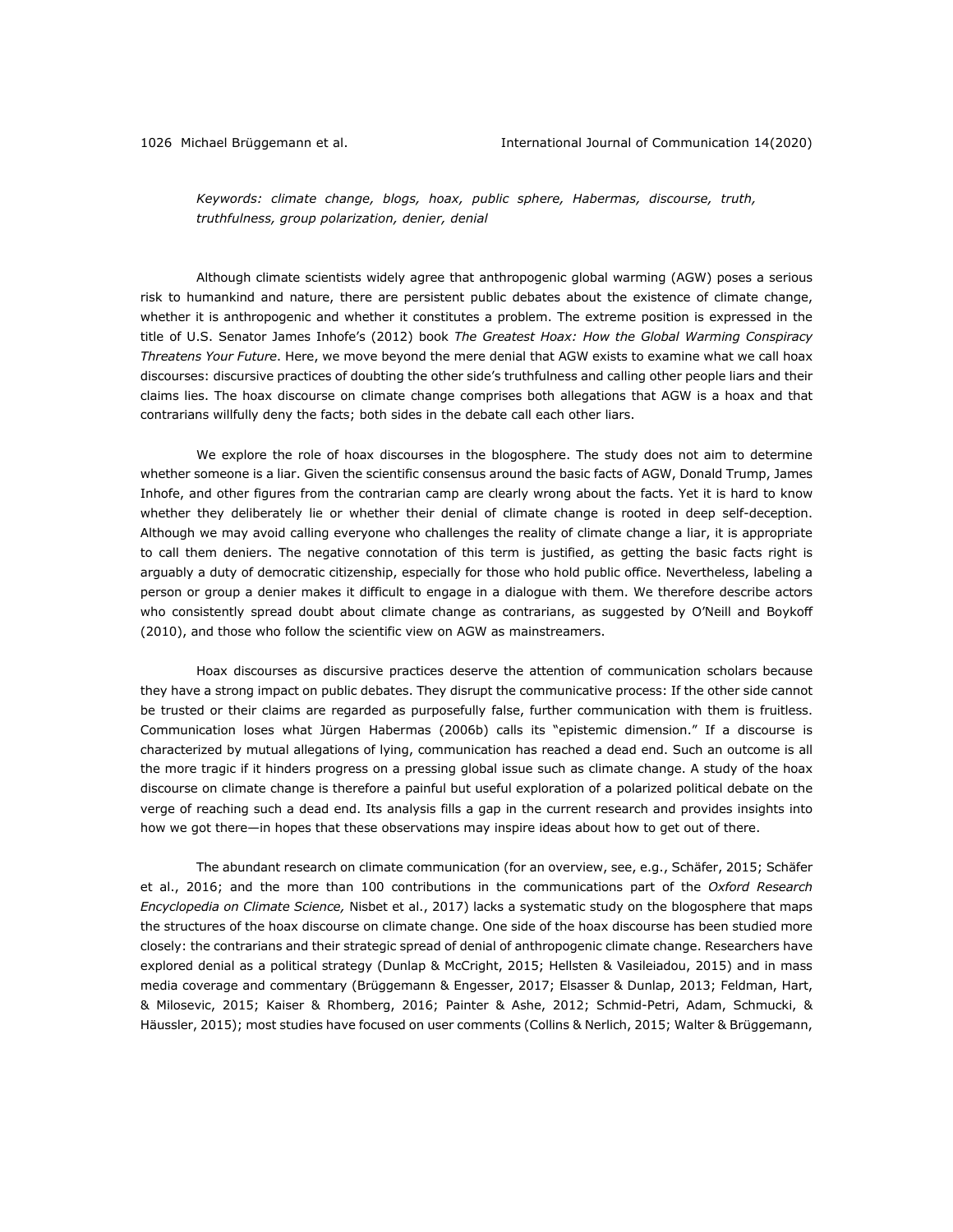2018) or on Twitter (Cody, Reagan, Mitchell, Dodds, & Danforth, 2015; Jang & Hart, 2015), and only few on blogs (e.g., Elgesem, Steskal, & Diakopoulos, 2015).

We explore the role of the hoax discourse in public communication about climate change using the English-speaking blogosphere as a case study. This is an extreme case: Hoax discourses are likely to be fairly intense because of the polarization of the debate on climate change and the presence of well-organized actors who deny AGW in the English-speaking blogosphere. Although a study of the whole universe of blogs on climate change is not feasible, we explore a diverse and broad sample of almost 50,000 blog posts.

#### **Hoax Discourses as Disruptive Discursive Practices**

We define hoax discourses as "communication that entails calling into question the truthfulness of someone else." This type of criticism can take at least three forms: (1) Willful ignorance: The other is criticized for his or her lack of knowledge of facts that should be well known to those who are interested in the subject. (2) Withholding information: The opponent is criticized for not considering all the facts they know. (3) Lying: The opponent makes a claim they believe to be false with the intention of convincing the target audience that it is true (e.g., Mahon, 2016). Philosophers have criticized and refined this classical definition of lying (e.g., Bok, 1999), but it is sufficient for our purposes.

To assess the role of hoax discourses in public communication, we draw on the distinction among three dimensions of communication (Brüggemann & Wessler, 2014): Communication may be used to deliberate to reach a common understanding through an open exchange of arguments, it may be used strategically to influence other people, and it may be used ritually to construct one's own and collective identities. Most speech acts are likely to entail all three features, but one dimension may be more relevant in explaining communication than the other two.

#### *Hoax Discourses as Part of Deliberation*

Jürgen Habermas (1987, 1989, 2006b) has extensively written about the deliberative dimension of communication and is the founder of this perspective on the public sphere (Wessler, 2018). His theory of communicative action assumes that three preconditions enable communication to arrive at a rational consensus: (1) agreement about truth (i.e., the facts relevant to the question at hand), (2) agreement about the relevant norms, and (3) trust in the truthfulness of the other. If questions about facts and norms arise, speakers can discuss them based on an open exchange of arguments and evidence. Yet discursive practices can seldom overcome doubts about the integrity of an opponent (Habermas, 1987). Habermas (1987, p. 41) notes that trust can only be rebuilt in the long term through the experience of consistent words, evidence and actions, or by resorting to other trusted sources (Habermas, 1984, p. 111). Habermas did not address the role of hoax discourses in the process of deliberation, or what can (or should) be done about them.

Actors and institutions that are trusted to establish the truth and generate a consensus about the relevant facts can help defuse hoax discourses. In her famous essay on truth and politics, Hannah Arendt (1967) stresses the importance of universities and journalism as institutions that can establish "what is" by putting facts into context. Hoax discourses that call science and journalism into question are therefore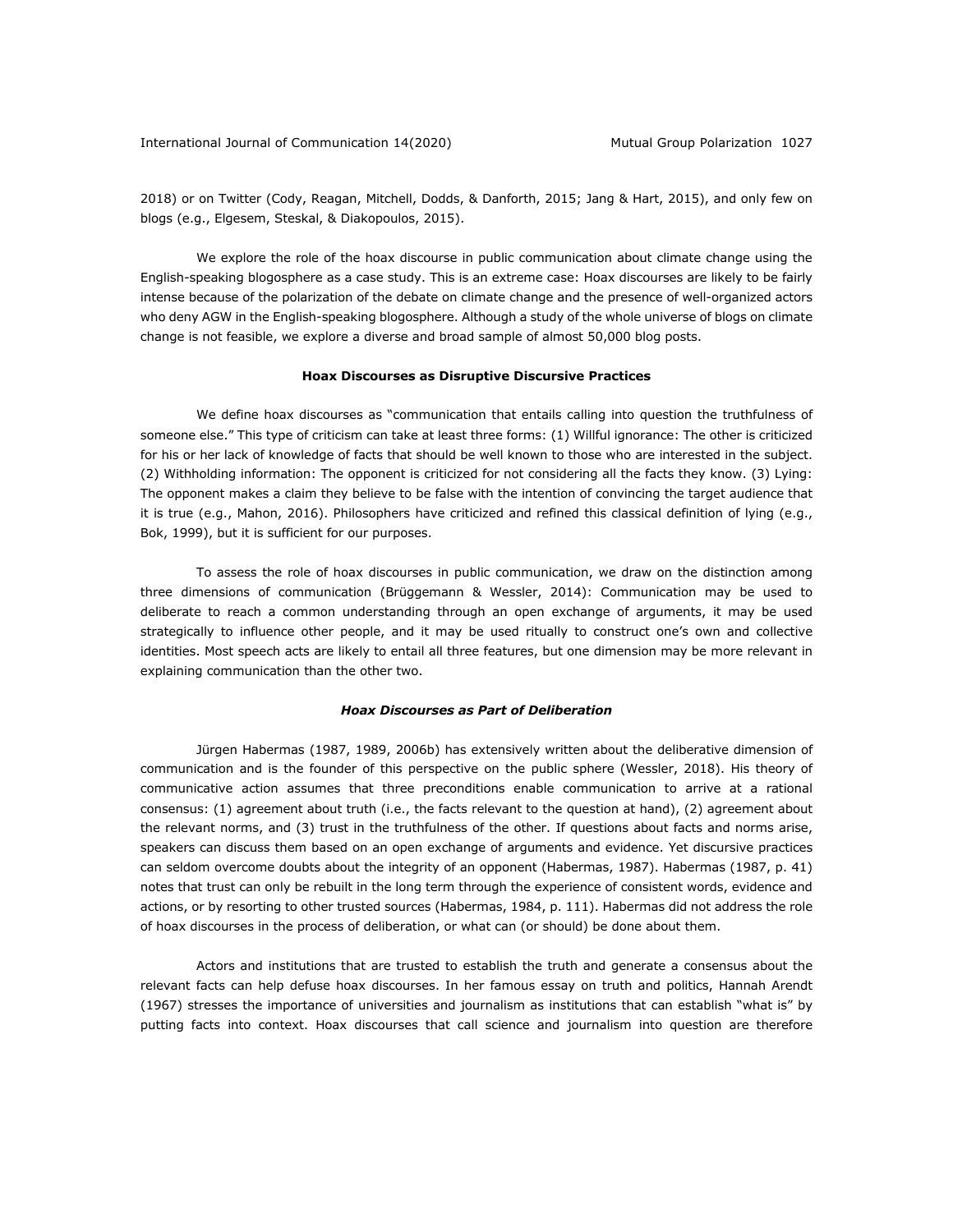particularly damaging to the public sphere, as they target the very institutions that help to navigate reproaches of untruthfulness.

We argue that hoax discourses are disruptive as they exclude certain interlocutors and statements from the field of legitimate deliberation and hamper the integrative role of discourse. From a deliberative perspective on communication, one can also argue that hoax discourses may not only disrupt rational opinion formation but also enhance the integrity of a deliberation if they expose actual liars and lies. Furthermore, a specific reproach that exposes lies by providing evidence is more helpful for deliberation than broad allegations that discredit collectives or institutions. Therefore, although it is disruptive, some hoax discourses might not only be justified but also be a necessary precondition for the functioning of the deliberative public sphere.

# *Beyond Deliberation: The Strategic and Ritual Dimensions of Hoax Discourses*

Habermas does not help us to fully understand the phenomenon of hoax discourses, as they might not only serve as deliberations but also be employed for strategic or ritual purposes. It might be that from the outset, one side of the conversation has no intention of arriving at a common understanding based on a fair exchange of arguments. Instead, they might strategically use hoax discourses to poison the debate: "Suspicion of others' motives destroys the communicative basis—rather than confronting the arguments of one's opponent, his motives are discredited, repudiating his role as a legitimate partner in discussion" (Peters, 2008, p. 60).

Finally, calling other opinions lies and people holding those opinions liars may also serve the purpose of ritual identity construction. Following identity theory, one positions oneself more firmly within a group by agreeing with the group's dominant public opinions and by attributing negative aspects to out-groups (for an overview of the approach, see Tajfel & Turner, 1986; in the context of attitudes toward climate change, see Fielding & Hornsey, 2016). Denying climate change has become part of conservative group identity in the U.S. (Hoffman, 2015). Calling out-groups liars and their beliefs lies is a communicative practice that identity theory would interpret as a way to upgrade one's own group status by comparing it favorably with a presumably inferior out-group. Past research has shown that groups tend to assign negative characteristics to out-groups in abstract ways, while internal criticism tends to be more concretely addressed to individuals (Maass, Salvi, Arcuri, & Semin, 1989). Assigning negative labels to an out-group would be an instrument for strengthening one's own group identity against a (supposedly inferior) other (Moncrieffe & Eyben, 2007). In the hoax discourse, negative labels such as "deniers" or "alarmist" may serve this purpose. The frequent use of these labels would thus indicate that the hoax discourse is being employed for rituals of identity construction.

To sum up the theoretical argument, hoax discourses can be viewed as disruptive practices that may nevertheless enhance deliberation if they expose untruthfulness and/or concrete attempts to distort communication. Yet hoax discourses may also strategically and deliberately undermine deliberation by casting doubts about other actors and institutions. Finally, hoax discourses may be primarily motivated by attempts to construct one's social group identity.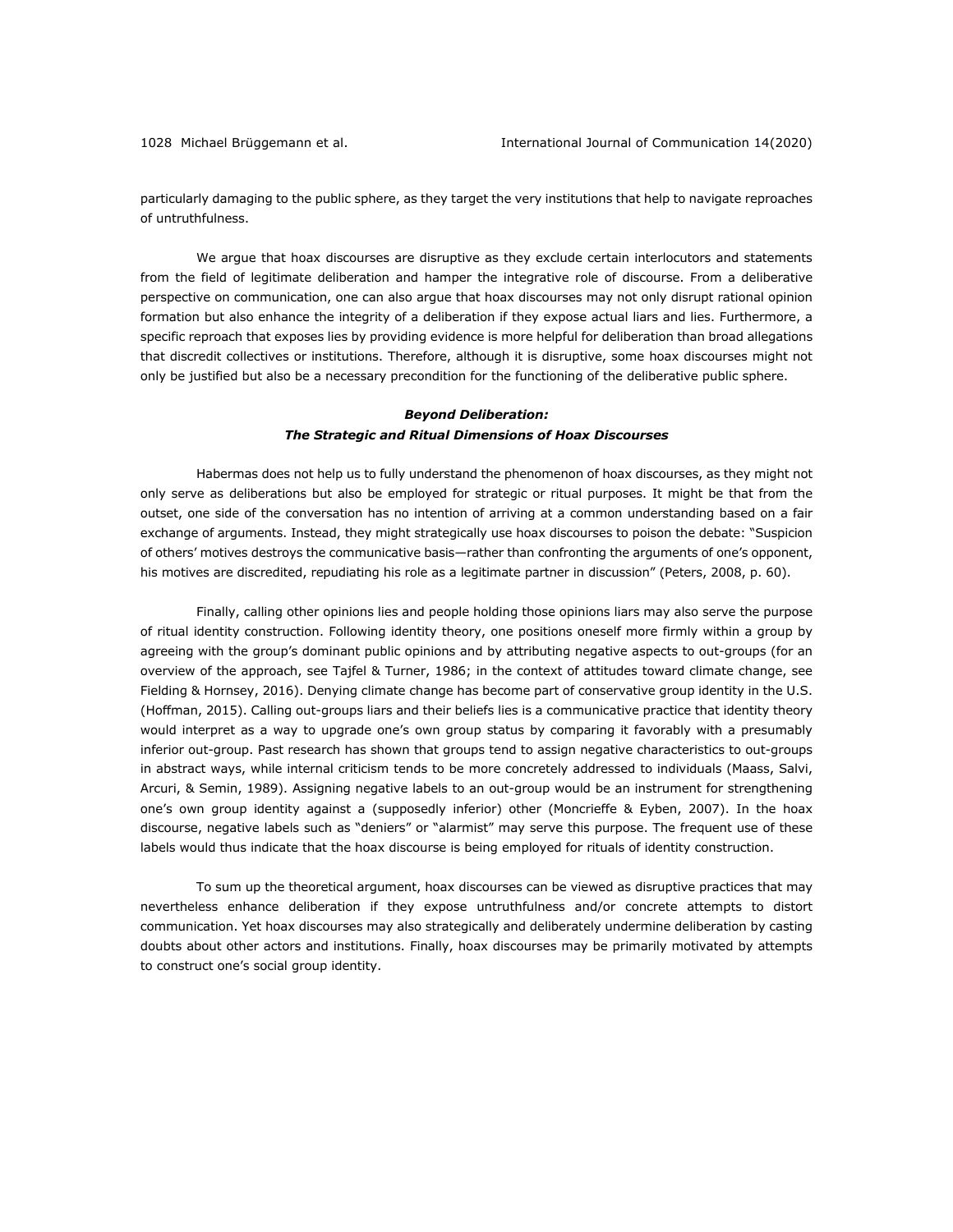## *Empirical Research on the Climate Hoax Debate in the Blogosphere*

The negative impact of fake news, post-truth, and alternative facts (i.e., lying) on the possibilities for a rational discourse has recently received considerable attention (Allcott & Gentzkow, 2017; Davis, 2017; McIntyre, 2015, 2018). However, our focus—the role of discourse related to accusations of lying—is often overlooked.

Past research has clearly reconstructed the roots of the political denial of AGW. Contrarian voices can be traced back to a political campaign initiated by the coal and oil industry to avoid state regulation targeted at reducing greenhouse gas emissions. The campaign moved from direct lobbying to indirect measures, such as funding think tanks that finance "experts" to deny climate change. It started off as a national campaign in the U.S. and has evolved into a transnational network of climate change denial (Dunlap & McCright, 2015; Hellsten & Vasileiadou, 2015; Oreskes & Conway, 2010). Thus, the hoax discourse was strategically initiated to discredit climate science. Past research has also clearly shown that companies like Exxon deliberately deceived the public: Internal documents clearly acknowledged AGW as a fact, while public advertorials expressed doubt (Supran & Oreskes, 2017).

Content analyses of traditional media, mostly newspapers, have revealed a shift from a (falsely) balanced coverage that contrasts scientific views with contrarian views in a neutral way—thus misrepresenting the state of global climate science (Boykoff & Boykoff, 2004)—toward more interpretive journalism that puts contrarian views into context (Brüggemann & Engesser, 2017). This "weight-of-evidence" reporting (Dunwoody, 2005) still strongly emphasizes the "climate science versus denial" debate. Journalists do not produce this kind of coverage because they are uncertain about the facts, but because this conflict narrative is well established, easy to follow, and newsworthy (Brüggemann & Engesser, 2017). This highlights another reason why journalists (and other communicators) spread hoax discourses: such debates are entertaining and can mobilize audiences.

The discussion surrounding AGW in the blogosphere is particularly aggressive and highly polarized (Elgesem et al., 2015, p. 182ff; Schäfer, 2012, p. 529). Past studies of denial in the blogosphere and social media platforms support the basic assumptions of the "echo chamber" metaphor: Digital networks often evolve among people with similar attitudes toward climate change (Williams, McMurray, Kurz, & Hugo Lambert, 2015). The community of contrarians is smaller, but more closely linked than the mainstream community of bloggers who accept the scientific consensus on AGW (Elgesem et al., 2015). Contrarian blogs focus on criticizing climate science instead of debating the political questions and values associated with AGW (Sharman, 2014). Findings from the climate change debate on social media also show that words like "fraud," "lie," and "lies" are more strongly associated with contrarian than with mainstream discourses (Cody et al., 2015; Jang & Hart, 2015). Analyzing English-language blog posts during the United Nations Climate Conference in Paris, Elgesem (2017) finds strong evidence of polarization in the patterns of the linking practices and content of the posts published by contrarian and mainstream bloggers. Bloggers in both groups link predominantly to sources that share their own view, but while most contrarian bloggers concentrate on criticizing the mainstream position, mainstream bloggers pay very little attention to the other side.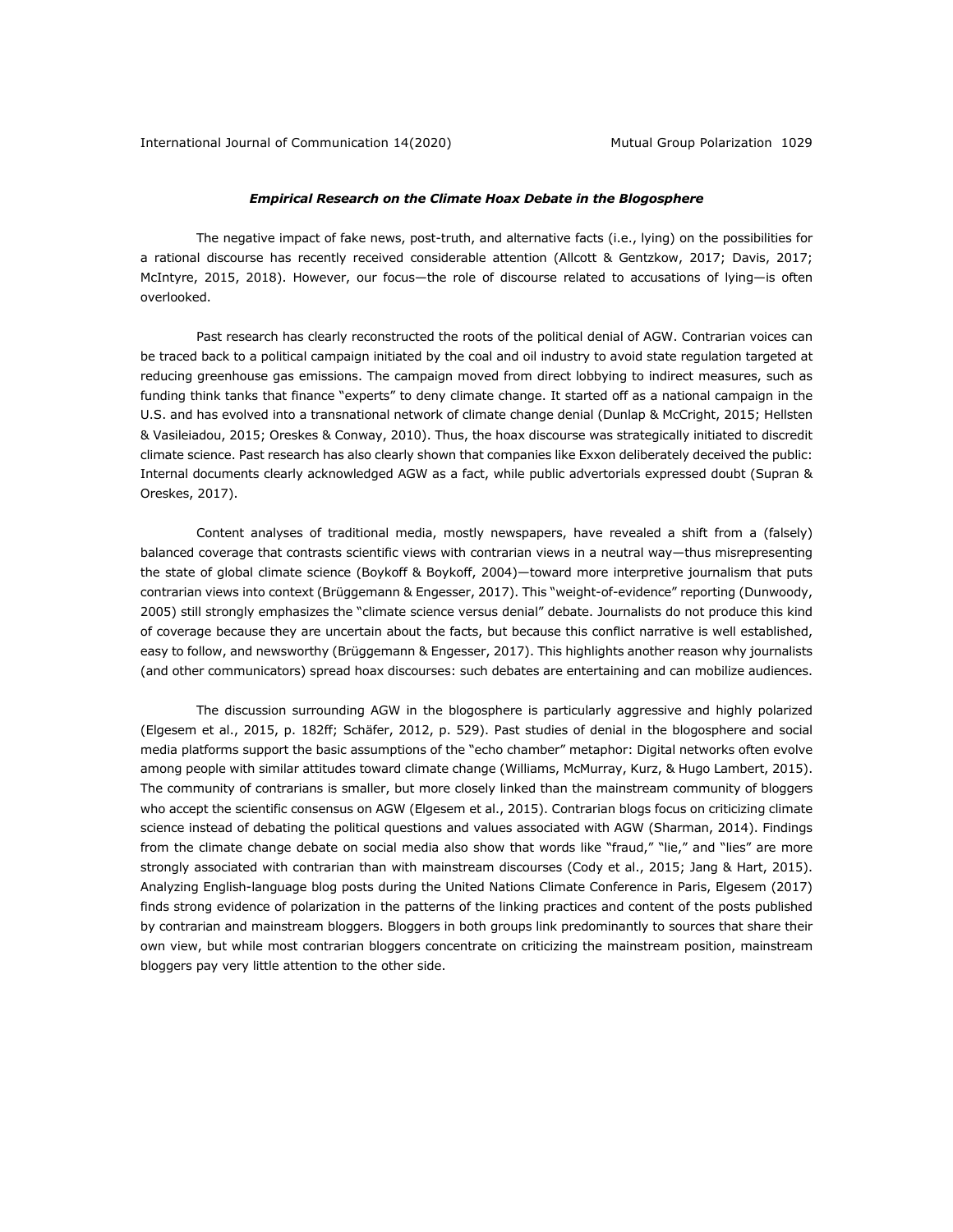Some studies have explored climate change denial and some have focused on debates in the blogosphere, but to our knowledge our study is the first to analyze the hoax discourse. Thus, our first research question is:

#### *RQ1: How salient is the hoax discourse in the English-speaking blogosphere?*

The more interesting gaps in past research relate to the types of accusations and whether they evolve around specific lies and liars (indicating their use as part of deliberation), or whether each side simply makes general claims that the other side as a collective is untruthful (indicating their use as a strategy or ritual). Our second research question explores this issue:

## *RQ2: How are hoax reproaches put forth?*

Finally, previous studies have been unable to clearly establish whether both contrarians and mainstreamers employ hoax discourses. Consequently, it is also unclear whether (and how) hoax discourses differ between the two camps. Nor has past research examined who the accusers and accused in the hoax discourse are: Are journalists, scientists, politicians, or private individuals involved in these discourses? If scientists and journalists are the primary targets, this could be seen as strategic attacks on these institutions. We will thus systematically compare both contrarian and mainstream as well as different professional actor types.

## *RQ3: What role do different actor groups play in the hoax discourse?*

Answering these research questions allows us to draw broader conclusions about the deliberative, strategic, or ritual role of hoax discourses in the debate.

#### **Method**

Studying the blogosphere raises several challenges related to sampling and handling big data while simultaneously producing an analysis that goes deep enough to answer our research questions. We tackle this task by combining automated, quantitative, and qualitative forms of content analysis. For the automated part, topic modeling will help us sample relevant articles from the vast universe of blog posts. As of the explorative approach, qualitative analysis inductively derives the categories for the subsequent standardized, quantitative analysis.

We searched for blog posts published between May 14, 2016, and May 14, 2017 (encompassing the time frame of the U.S. presidential election campaign and the first 100 days of Donald Trump's presidency), via the API of the company Twingly, which offers paid access to its repository of blog posts. Twingly uses the Wikipedia definition of blogs: "a frequently updated web page with articles published in reverse chronological order." This definition obviously does not uniquely identify blog posts. Twingly therefore uses several additional heuristics to classify blogs. For example, pages published on known blog platforms such as blogpost.com and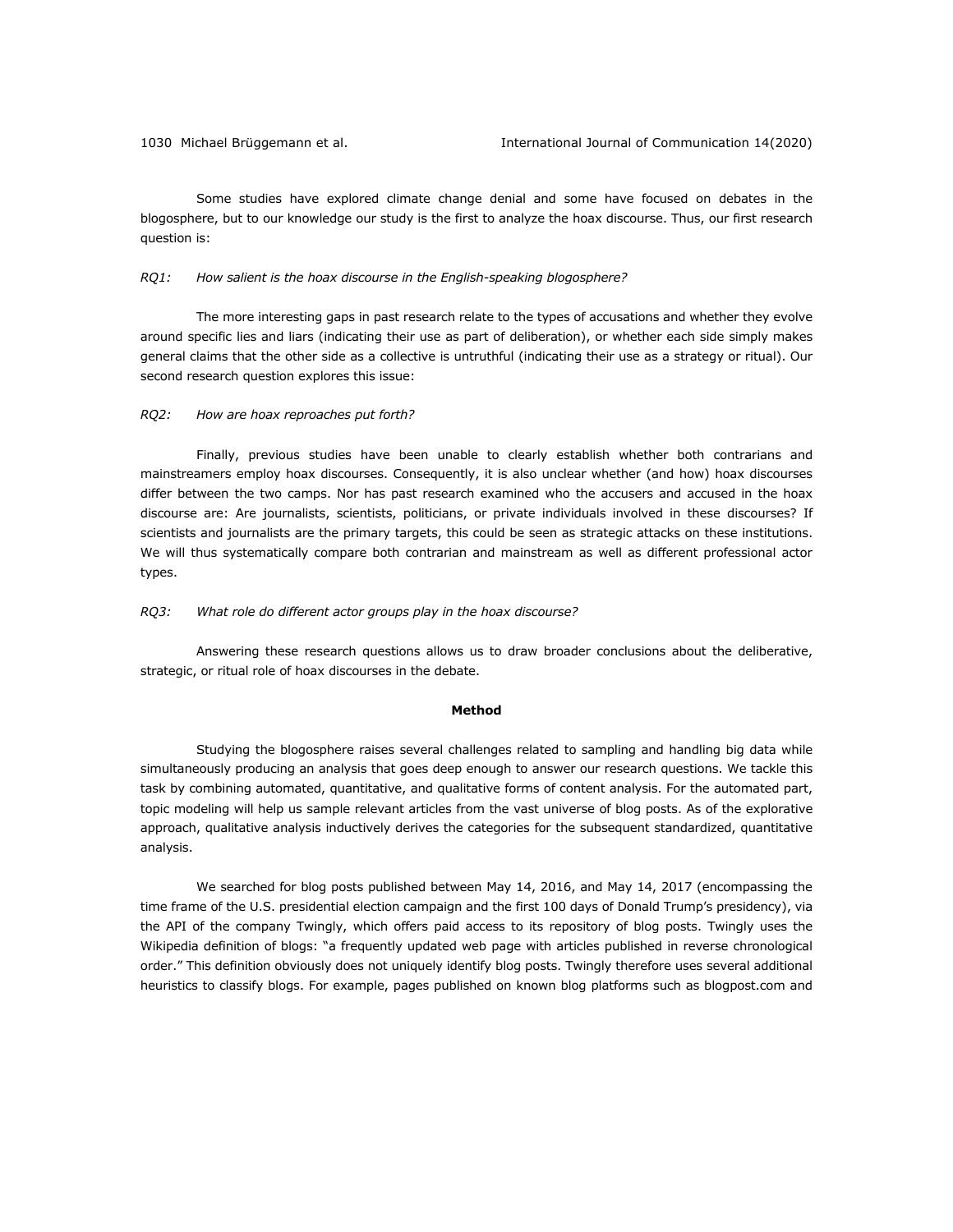wordpress.com are included. Although Twingly's database does not cover the entire blogosphere, it follows more than 2 million different English-speaking blogs. $<sup>1</sup>$ </sup>

From this database, we obtained 570,498 blog posts containing at least one of two terms—"climate change" and/or "global warming." We narrowed the focus to posts that were actively engaged in the discussion of climate change in three steps. First, to find posts that focused on climate change, we selected those that mentioned one of the two terms at least twice. Second, from this set, we selected posts from blogs that had at least two posts that satisfied the first criterion. Including posts from blogs that contributed to the discussion on climate change more than once helped us focus on blogs that reflected a certain level of engagement with the issue. Third, to include blog posts with a certain visibility in the discussion, we selected posts from blogs that had least one in-link from other blogs. We ended up with a set of 48,140 blog posts about climate change.

We next created a subset of posts that contained accusations of untruthfulness in the blogosphere about climate change by searching the full set of posts for words typically used to articulate distrust in truthfulness. We used a set of 17 terms, derived from reading the diverse blog posts to identify accusations of untruthfulness, displayed in Table 1.

| Table 1. Terms to Identify Hoax Discourses. |            |  |
|---------------------------------------------|------------|--|
| lie                                         | propaganda |  |
| liar                                        | myth       |  |
| lying                                       | conspiracy |  |
| lied                                        | warmist    |  |
| hoax                                        | alarmist   |  |
| fraud                                       | denial     |  |
| scam                                        | denier     |  |
| fake                                        | debunk     |  |
| swindle                                     |            |  |

The terms in the first column point to accusations of lying (willfully misrepresenting the facts), but those in the second column are more ambiguous and partly also may point to accusations of willful ignorance or willfully ignoring known facts. To capture blog posts that were clearly concerned with accusations of untruthfulness, we selected posts that included at least two occurrences of the terms from the list above, resulting in a subset of 7,265 blog posts (Blei, 2012).

In the next step, we used the implementation of the Latent Dirichlet Allocation method in the R package Mallet to undertake a topic modeling of these posts. The output from this method is a model of the corpus in which the probability of the occurrence of each topic in each document is estimated and, for each topic, the probability of each word in the corpus. The user has to provide the number of topics as input to the modeling

<sup>1</sup> https://developer.twingly.com/resources/sources/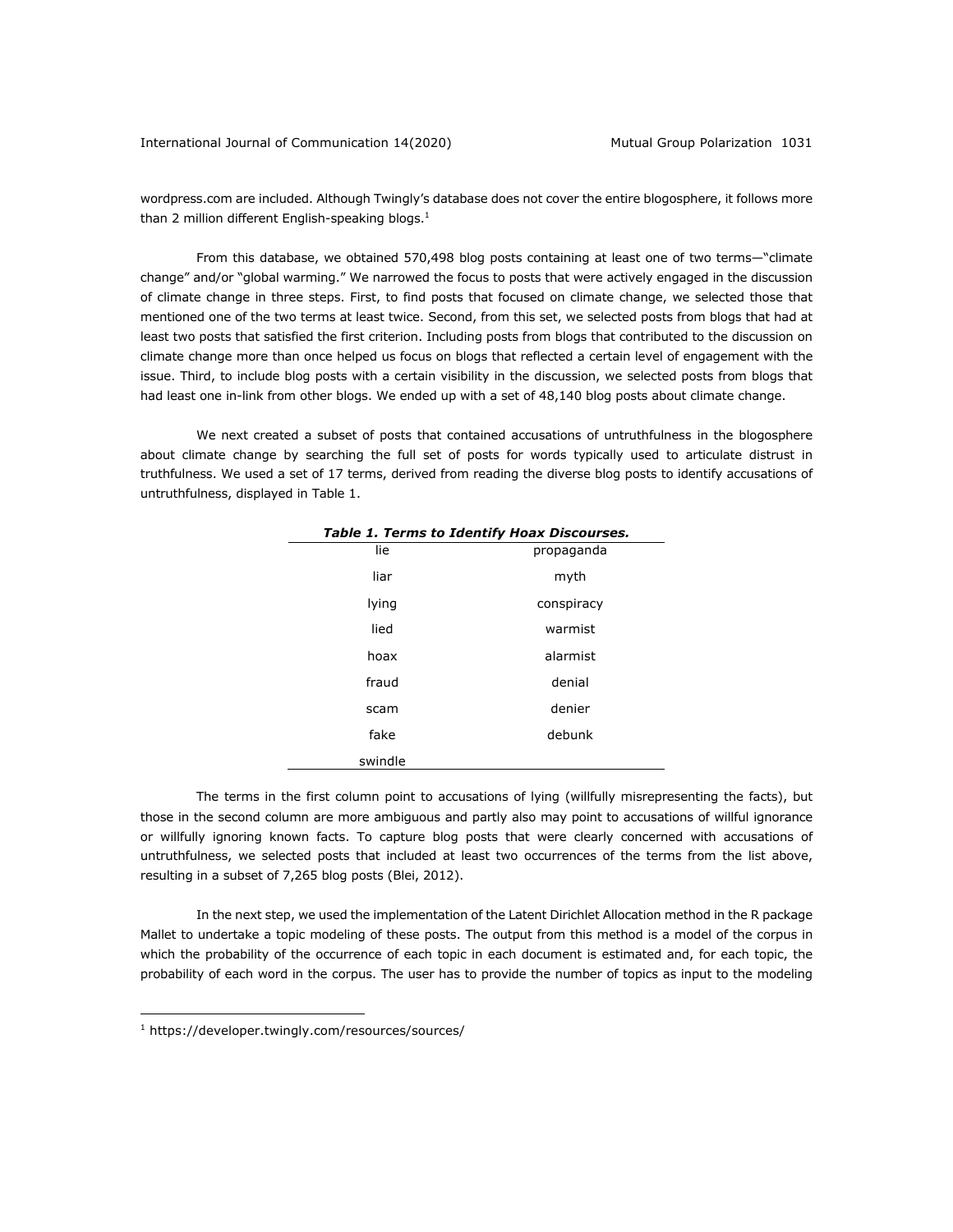(Blei, 2012). Experimenting with different numbers of topics, we found that running the algorithm with 25 topics resulted in a model with good interpretability. We identified eight topics that were particularly relevant to the hoax discourse. To qualitatively validate the automated modeling, we manually inspected eight groups of documents, where the documents in each group contained one of the topics with high probability. We selected 400 posts for the quantitative content analysis: For each of the selected topics we picked the posts that contained the topic with a probability higher than 0.3 and chose the 50 blog posts with the highest authority score (i.e., those published by the blogs with the highest number of in-links from all the blogs in Twingly's database).<sup>2</sup> We had to exclude 74 posts from the initial 400 blog posts as the hoax terms were mentioned without a connection to climate change. The 326 remaining posts comprised *n* = 565 accusations of untruthfulness related to climate change, which are the basis of the quantitative analysis.

We translated our research interest into five major dimensions: (1) accuser, (2) belief of the accuser (contrarian vs. mainstream), (3) accused, (4) type of accusation, and (5) justification of the accusation. For each dimension, the qualitative content analysis (following the approach of Schreier, 2012) identified meaningful categories, definitions, and anchor definitions that served as the basis for the coding book of the subsequent quantitative analysis.

To assess the reliability of the quantitative coding scheme, we carried out a reliability test using 20% of the overall sample size. The coding proved to be reliable based on an intercoder reliability test scoring a Krippendorff's alpha of  $a = 0.80$  (min.  $a = 0.74$ , max.  $a = 0.89$ ; Krippendorff, 2004).

#### **Findings and Discussion**

## *Salience of the Hoax Terms*

RQ1 explores the salience of the hoax discourse in the climate change debate. From the full sample of 48,140 blog posts on the climate change debate, a considerable 29% (14,044) of posts contained one or more of the hoax terms listed in Table 1, and 15% (7,265) contained two or more of the terms. Apparently, the hoax discourse plays a considerable role in the debate: roughly every seventh blog post on climate change addresses the issue.

To explore how hoax reproaches are put forth (RQ2), the frequency analysis in Table 2 reports the most frequently cited hoax terms in a subsample of the 294 blog posts that were content analyzed manually and could clearly be classified as contrarian or mainstream posts. The results show that "denial" and "denier" were the most popular among the mainstreamers, whereas the contrarians use "alarmist" and "fraud" most frequently. This reveals a dominant pattern in the debate. Both sides use negative labels: one side cries "denier" and the other "alarmist." Yet both contrarians and mainstreamers use both terms to some extent, suggesting that both sides launch counterarguments against criticism from the other side. Other popular terms shared by both camps are "fake," "hoax," "propaganda," and "conspiracy." All of these terms are well suited to making broad accusations of untruthfulness without specifying who is lying about what. Correspondingly, the terms from our list that explicitly refer to concrete lies and liars are relatively unpopular on both sides.

<sup>&</sup>lt;sup>2</sup> See https://developer.twingly.com/resources/ranking/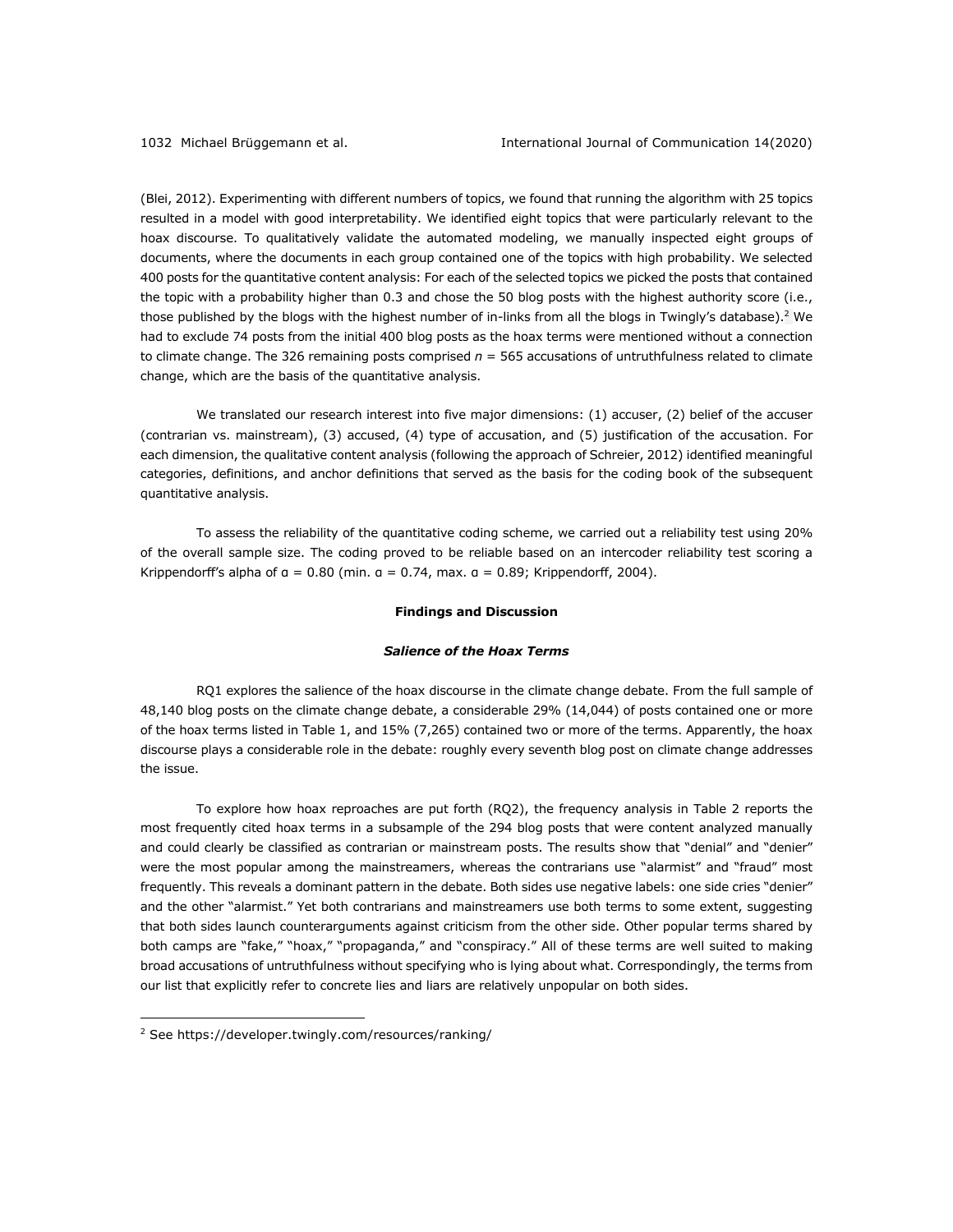| <b>Hoax Terms</b>              | <b>Mentions</b>         | <b>Posts</b>     |
|--------------------------------|-------------------------|------------------|
| Contrarian Posts ( $n = 84$ )  |                         |                  |
| alarmist                       | 62                      | 22               |
| fraud                          | 44                      | 22               |
| propaganda                     | 36                      | 10               |
| denier                         | 34                      | 18               |
| fake                           | 24                      | 14               |
| conspiracy                     | 18                      | 8                |
| denial                         | 16                      | 14               |
| myth                           | 13                      | $10\,$           |
| hoax                           | 13                      | $10$             |
| debunk                         | 11                      | $\boldsymbol{6}$ |
| warmist                        | 9                       | 5                |
| lying                          | $\overline{7}$          | 6                |
| scam                           | $\overline{7}$          | $\overline{7}$   |
| liar                           | $\boldsymbol{6}$        | $\overline{4}$   |
| a lie                          | $\overline{\mathbf{4}}$ | 3                |
| lied                           | $\mathbf{1}$            | $\mathbf{1}$     |
| liar                           | $\mathbf 0$             | $\mathsf 0$      |
| swindle                        | $\mathbf 0$             | 0                |
| Mainstream Posts ( $n = 210$ ) |                         |                  |
| denial                         | 255                     | 95               |
| denier                         | 208                     | 88               |
| conspiracy                     | 105                     | 43               |
| hoax                           | 89                      | 56               |
| fraud                          | 87                      | 42               |
| propaganda                     | 79                      | 24               |
| fake                           | 70                      | 37               |
| myth                           | 51                      | 30               |
| debunk                         | 45                      | 30               |
| alarmist                       | 27                      | 18               |
| scam                           | 17                      | 12               |
| lying                          | 14                      | 13               |
| liar                           | $\,8\,$                 | 5                |
| lied                           | $\overline{7}$          | 6                |
| a lie                          | 5                       | 5                |
| warmist                        | 3                       | 3                |
| swindle                        | $\mathbf 1$             | $\mathbf 1$      |
| liar                           | 0                       | $\mathsf 0$      |

*Table 2. Frequency of Hoax Terms in the Blog Posts by Contrarians and Mainstreamers.*

*Note*. Sample:  $n = 294$  blog posts that could clearly be classified as contrarian (84) or mainstream (210) posts; 32 posts could not be attributed to either camp.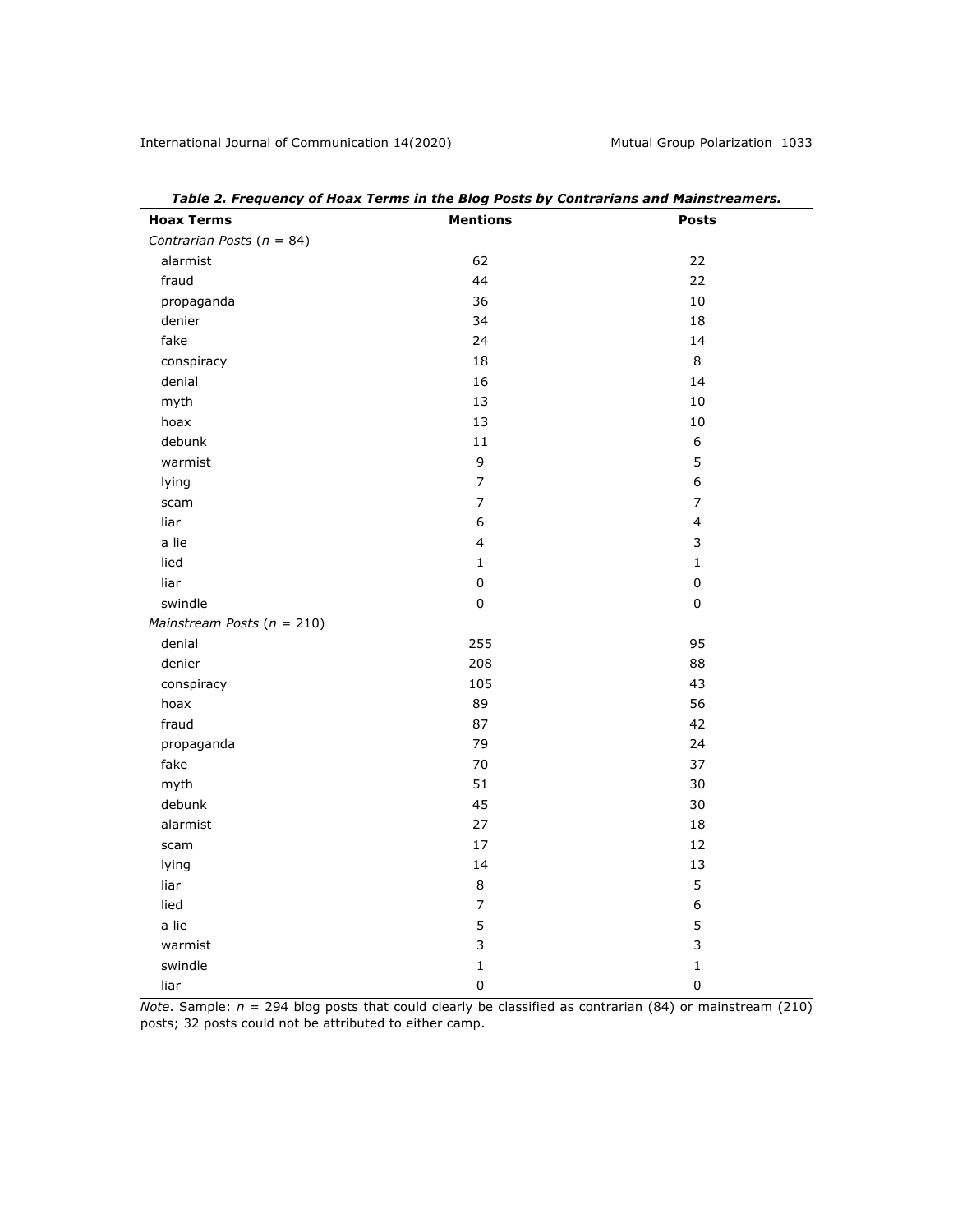## *Types of Accusations in the Hoax Debate*

To explore hoax reproaches in more depth, the qualitative analysis inductively identified four types of accusations. The first accusation claims, You are wrong about the facts. The second involves explicitly questioning the truthfulness of a speaker. The third accusation assumes that hidden interests are being pursued, and the fourth emphasizes the threat that the false claims pose to some shared good or value. Below, we explore the role of these four types of accusations in the hoax discourse in more detail.

First, we found that 17.2% of the accusations merely criticized someone for being wrong and did not include explicit accusations of untruthfulness (see Figure 1). In this case, according to Habermas, a discourse backed by arguments may help to sort out the true facts. Yet, given the tone and characteristics of the climate debate in the blogosphere, as we will outline below, this discourse is unlikely to succeed, as the interchange displays little mutual respect and does not represent an open exchange of opinions backed by arguments. Rather, distrust is spread by emphasizing the other side's lack of honesty in a number of (mostly indirect) ways.

The largest group of accusations (58.1%) stated a blameworthy disregard of the relevant scientific facts about climate change. Here, labeling plays an important role. Accusations by mainstreamers typically used the label "denier" in their criticism of those who reject the idea of AGW. One journalist commented,

The chairman of the subcommittee, Representative Andy Biggs (R-AZ), is a climate change denier who has said that he does not believe in climate change, and that the federal government should stop regulating and stomping on our economy and freedoms in the name of a discredited theory.

The journalist calls the politician a "denier" who does "not believe" in climate change. The author of the post does not directly accuse the politician of lying. However, the implicit message is that the politician's rejection of climate change is a blameworthy disregard of the facts. This might very well be an accurate characterization of the politician's view, but the term "denier" implies willful ignorance and ultimately dismisses him from being a serious participant in the debate.

Contrarians often use the label "alarmist" to characterize the scientific mainstream, as this blogger does:

Sometimes climate alarmists brag that they can perfectly describe the past—by using a model and adjusting some parameters. In most cases, this success is nothing else than data-fitting and it must be obvious to any intelligent person that it's data-fitting.

Here, the blogger is likewise not bluntly accusing climate scientists of lying. Rather, the accusation is that they are not reporting their findings in a methodologically appropriate and honest way. The quotation also shows how the term alarmist is loaded with negative connotations: The person "brags" and is supposed to lack intelligence, which precludes them from being serious participants in the debate.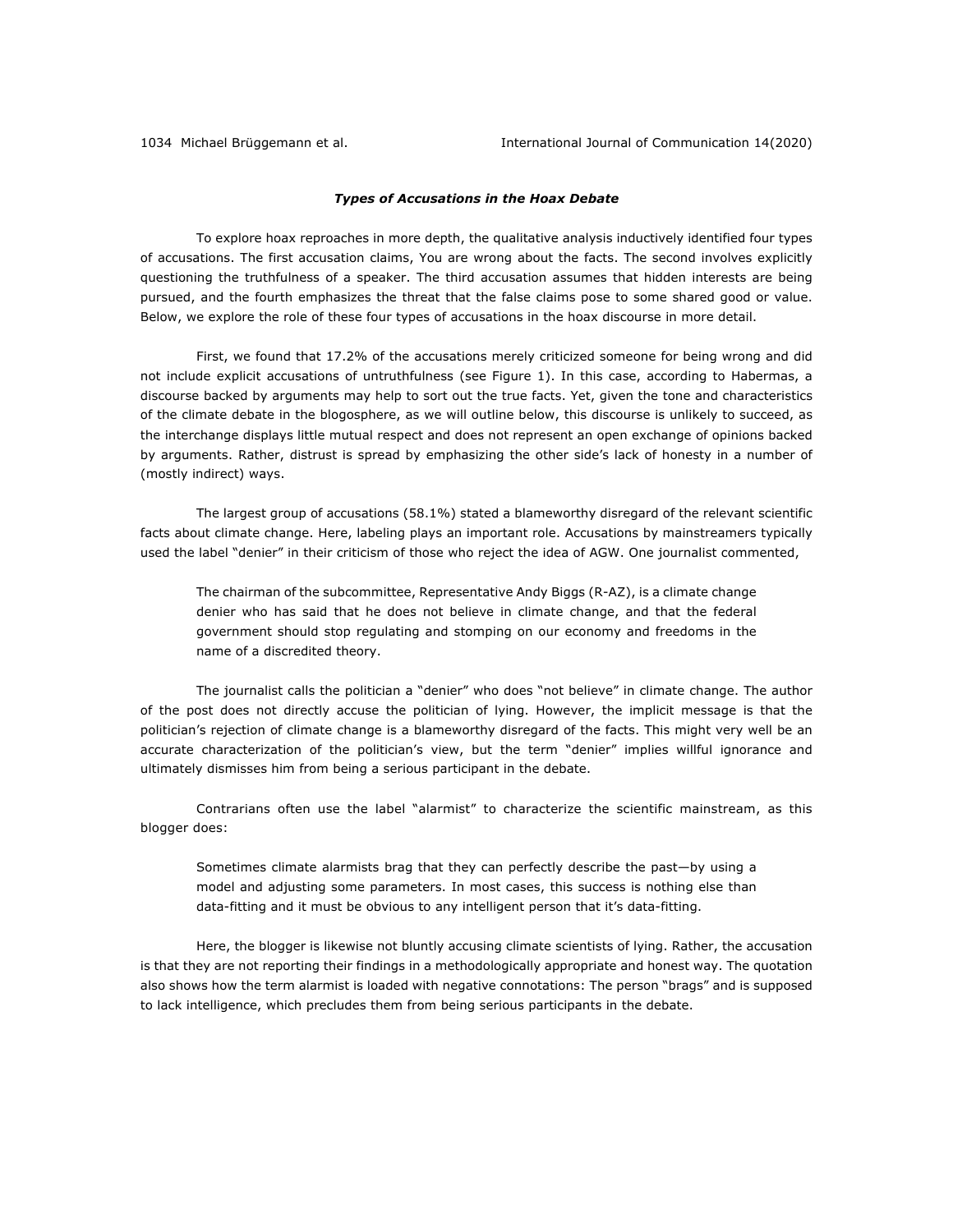In a substantial share of cases (15.9%), the accuser depicts their opponent's position on climate change as part of a political strategy to harm cherished social goods and values. One blogger warns about a leftist strategy to destroy the energy infrastructure:

Obama is gone but there's no reason to think others whom we'll call "Warmists" will not continue the drum beat, trumpeting "climate change," wanting to herd the sheep into Taxageddon in the form of a "carbon tax" while destroying the energy infrastructure—all the while getting rich (Gore) (and his ilk) and/or expanding their power base (others of Obama's ilk) by exploiting people's fears.

This is also an example of assertions of untruthfulness about the other's motives: Those who say they are concerned about climate change are suspected of having a hidden political agenda or being interested in acquiring research funds. The accusation is not that they are lying, but instead that they are dishonest about their motives for supporting measures to mitigate climate change. Again, like the use of the term "denier" or "alarmist," the term "warmist" labels the accused as untruthful and dismisses them as an equal partner in the discourse. We found that 8.7% of the accusations doubted the motives of others. This also serves as a reproach from mainstreamers directed at the contrarians. According to one journalist:

Those who'd have us do nothing about climate change are motivated by a mixture of freemarket ideology, vested interest and a visceral dislike of all things "green."

With this type of accusation, the message is that there is no point in trying to engage the opponent in a rational discussion about climate change, because interests and ideologies dictate their positions.

### *Different Actors Making Different Accusations*

Exploring what role different actor groups play in the hoax discourse (RQ3), we take the professional backgrounds of various actors involved in the debate into account (see Figure 1). The qualitative content analysis identified six relevant actor groups: journalists (persons working for and publishing with news organizations and media outlets), scientists (individuals who are currently employed as researchers at a university or other research facilities), politicians, economic actors (lobbyists and representatives of industries or companies), civil society, and bloggers, narrowly defined as private individuals publishing "a log of personal thoughts and Web links, a mixture of diary forms around what is happening in a person's life, and reports and comments on what is happening on the Web and the world out there" (Lovink, 2008, p. 3).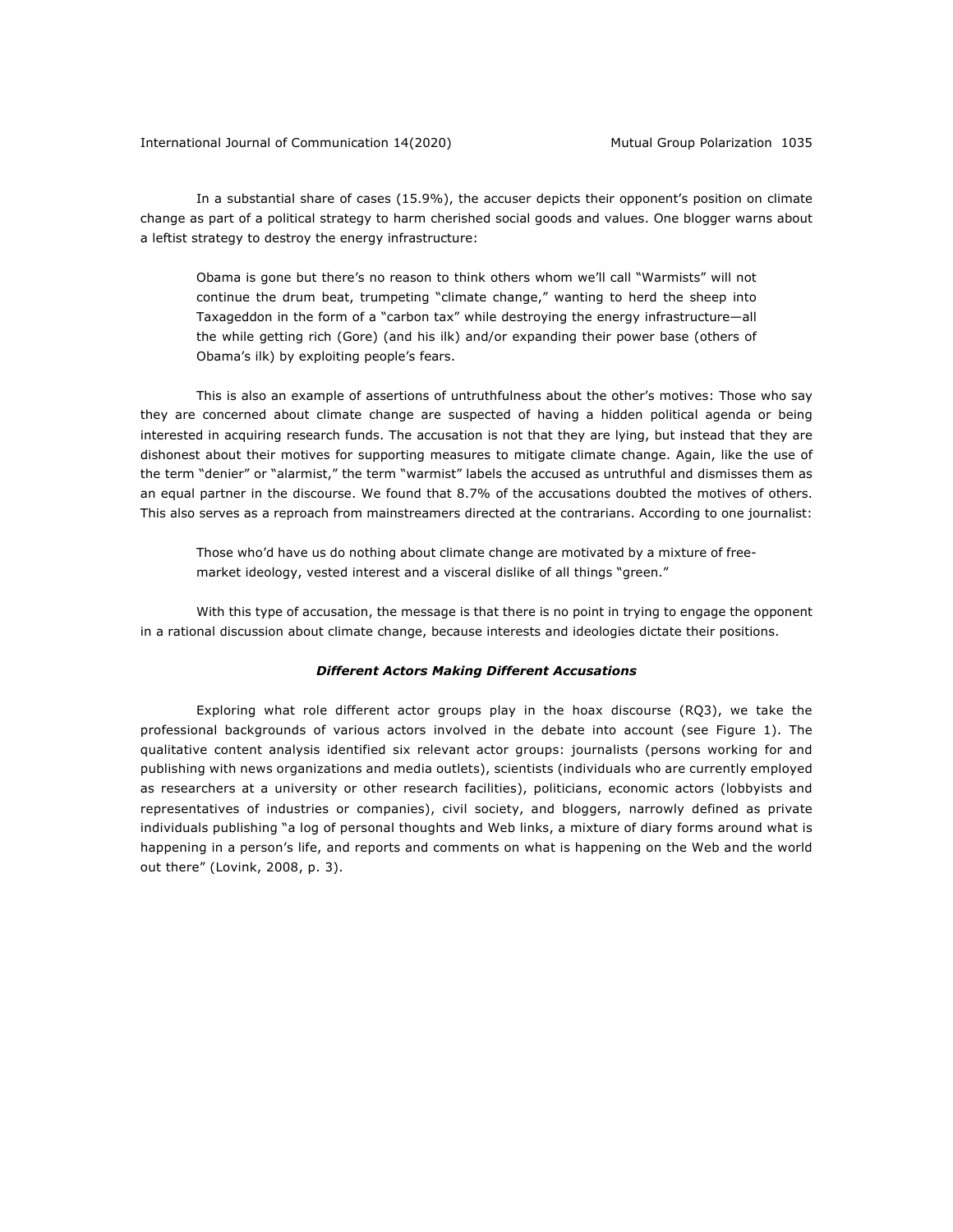

*Figure 1. Accuser and type of accusation. The figure represents* **n** *= 565 accusations coded in 326 blog posts.*

The quantitative content analysis of 565 accusations revealed that different actors put forward different types of accusations. However, there were no substantial differences between mainstreamers and contrarians. This is why our discussion will focus on the differences between professional types of actors. "Being untruthful about facts" is the most frequent type of accusation across all actor groups (see Figure 1). "Being wrong" is mainly voiced by scientists and bloggers and is used the least by politicians and civil society. It seems that the hoax discourse with allegations of being untruthful and not just wrong is situated in the sphere of advocacy dominated by political actors. This points to the strategic use of the hoax discourse to mobilize for a political cause. Being a "threat to some good or value," not surprisingly, is an accusation lodged by economic actors and politicians. Economic actors also accuse their opponents of "being untruthful about interests." Actors in the advocacy sphere (civil society, politicians, economic actors) are less involved in claims that someone is wrong, and instead tend to accuse someone of not being truthful.

## *The Use of Arguments by Different Actors*

Providing arguments is central to discursive debates. We define arguments as reasons given for or against a matter under discussion. Our data show that actors provide arguments in approximately 60% of all hoax accusations. Scientific arguments are provided most frequently (22.2%), followed by political arguments (17.6%). Again, overall mainstream and contrarian voices did not vary enough to derive substantial conclusions.

Rather surprisingly, journalists provide the least arguments when accusing others in the hoax discourse (in only a third of the cases; see Figure 2), whereas bloggers provide arguments much more often. Journalists generally present evidence to support their claims, but they do not do so when accusing someone of lying in the context of climate change. It may be that they deem it unnecessary to provide reasons. They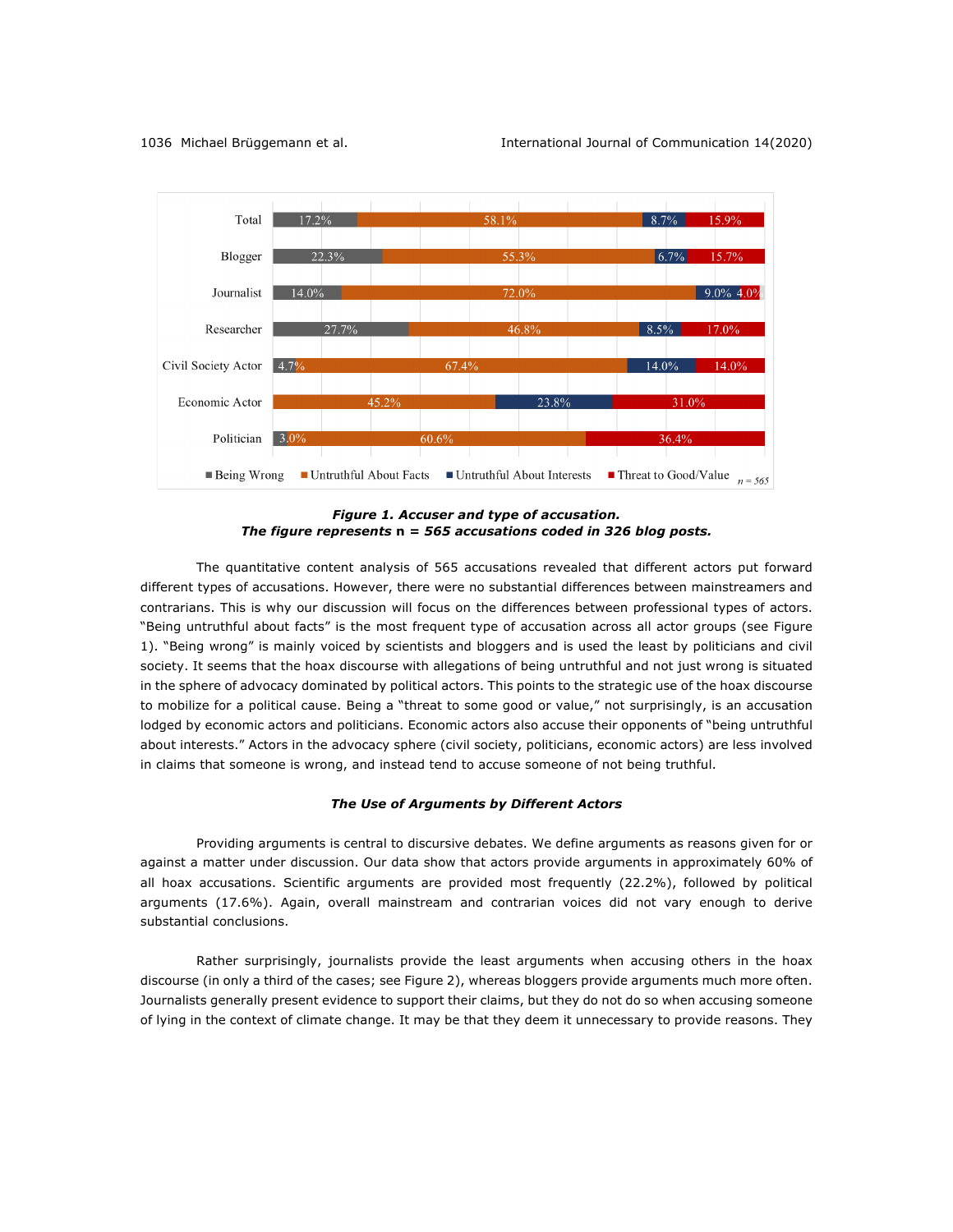address like-minded readers who do not need an explanation as to why saying that climate change does not exist (is not man-made, is not a serious problem) constitutes a denial of the established facts. Another reason might be that journalists refrain from giving arguments because they consider their reporting to be objective facts that do not require further justification.



*Figure 2. Accuser and type of arguments. The figure represents* **n** *= 565 accusations coded in 326 blog posts.*

Scientific arguments related to data or academic studies are brought up in only 22% of the allegations, and bloggers raise the issue most frequently (30.7%). The qualitative analysis provides evidence that scientific authorities are not mentioned or quoted to explain or substantiate scientific facts. Rather, their authority is used to strengthen the author's own point of view. This is happening across both camps in the hoax debate. Science is discussed without seriously engaging with studies or scientists. This is exemplified by the following two quotations, the first from a mainstream perspective, the second voiced by a contrarian blogger:

[Senator] Johnson does not accept the science of climate change. His Senate website states, "Man-made global warming remains unsettled science," despite the fact that 97% of scientists agree that recent warming is very likely due to human activities.

Supporters of human-caused climate change say that 98% of scientists agree that climate change is a danger, or some stupendous number like that. It seems strange to me that climate should be the only area of science in which there is almost complete agreement, when it isn't based on anything other than a model.

Both quotations implicitly refer to a meta-study of academic literature resulting in the determination of a 97% agreement among climate scientists about AGW (Cook et al., 2013). However, the blog posts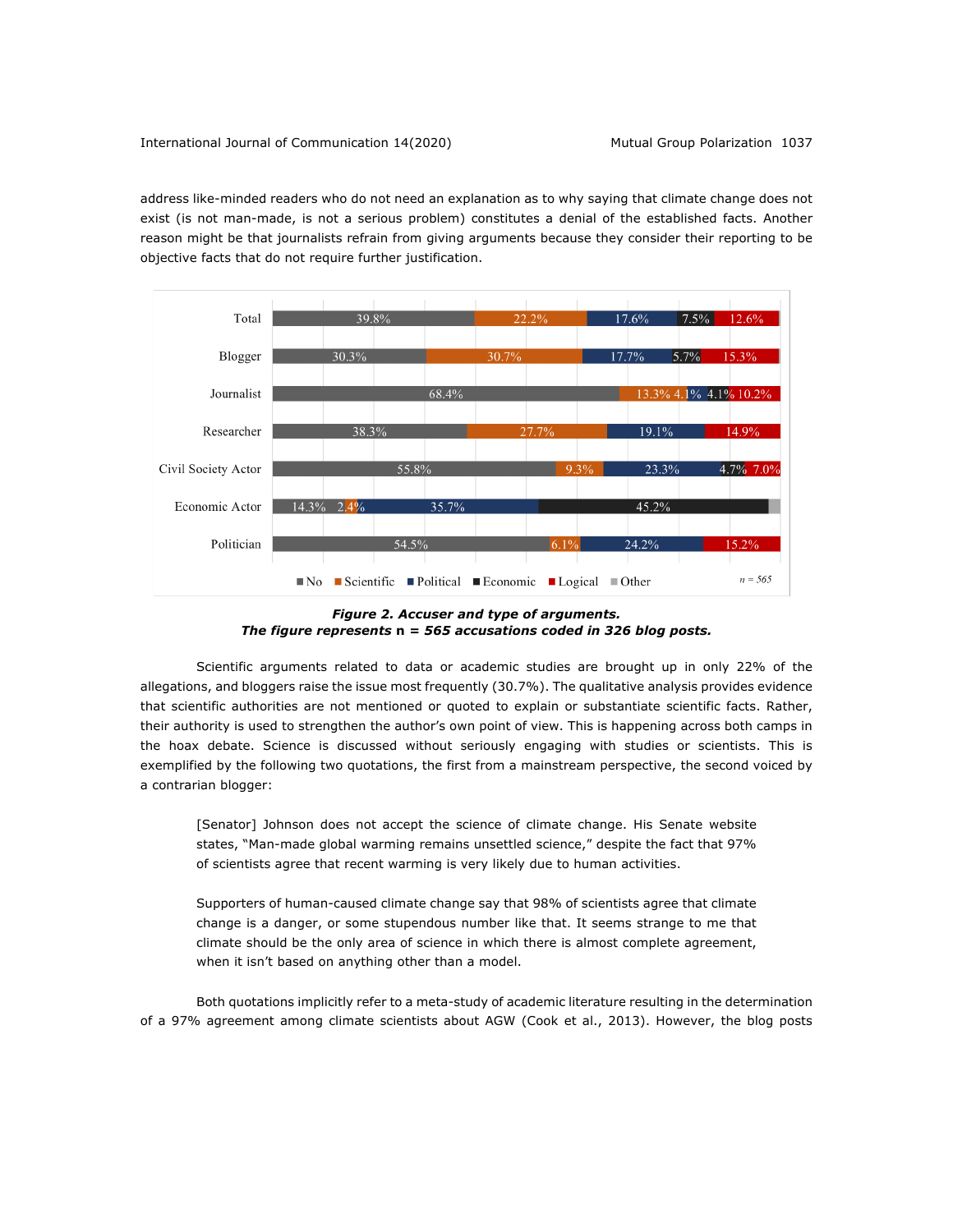neither link to nor quote the study, nor explain how the percentage comes about. The contrarian raises doubts based on his personal logic (how can it be?) and on another (factually false) claim about climate science (based solely on a model) and does not back his claims with scientific evidence.

Political arguments—about political ideology, parties, ideas, and agendas—are relatively evenly distributed among the different actor groups, but are more intensively used by politicians and economic actors (see Figure 2). Economic arguments—related to the function, maintenance, and well-being of the economy—play only a minor role and are put forward almost exclusively by economic actors. One may find this surprising, as political and economic interests are arguably behind much of the skepticism of policies intended to protect the climate, but instead of arguing "I do not want to pay for climate protection," voices in the blogosphere might prefer to discuss the truthfulness of scientists and the soundness of science. This sowing of doubt about the science has been at the heart of the denial campaign since the 1990s (Oreskes & Conway, 2010).

The quantitative analysis reveals that logical arguments related to the validity of an inference (rather than to the facts as established by research) are also relatively frequent (see Figure 2). The following quotation from a contrarian blogger illustrates how these kinds of arguments are common among contrarians rebutting climate researchers:

Climate alarmists love to talk about the North Pole that has seen more warming but they are silent about the South Pole that has basically seen none in the recent 50 years. Even though some alarmist propagandists must believe that it's "very clever" to hide the existence of one of the poles from the laymen. . . . Everyone with the IQ above 65 can see that the asymmetric references to the two poles mean deception. This deception is self-evidently another alarmists' own goal.

In this excerpt, it might at first seem that a scientific argument is being brought up to support the claim about the South Pole, yet the result is rather a logical argumentation claiming that "AGW cannot exist if one of the earth's poles is not responding to climate change like the other." Science and scientists are thus being attacked by arguments that may look "scientific," but that are simple rhetorical or logical arguments.

### *The Role of Different Actor Groups in the Debate*

As part of exploring who the actors in the hoax discourse are (RQ 3), we analyze "who is accusing whom." We use network analysis to better understand and visualize<sup>3</sup> patterns of accusations. Figure 3 shows the overall network based on accusations. The node size represents the number of times an actor group is being accused by others in the network (weighted in-degree). The size of the label reflects the number of times an actor group accuses others (weighted out-degree). In addition to the six actor groups mentioned above, we added "collective" when one of the camps (e.g., contrarians [deniers], mainstreamers [alarmists]) is being accused.

 $3$  The software Gephi was used for the network visualization.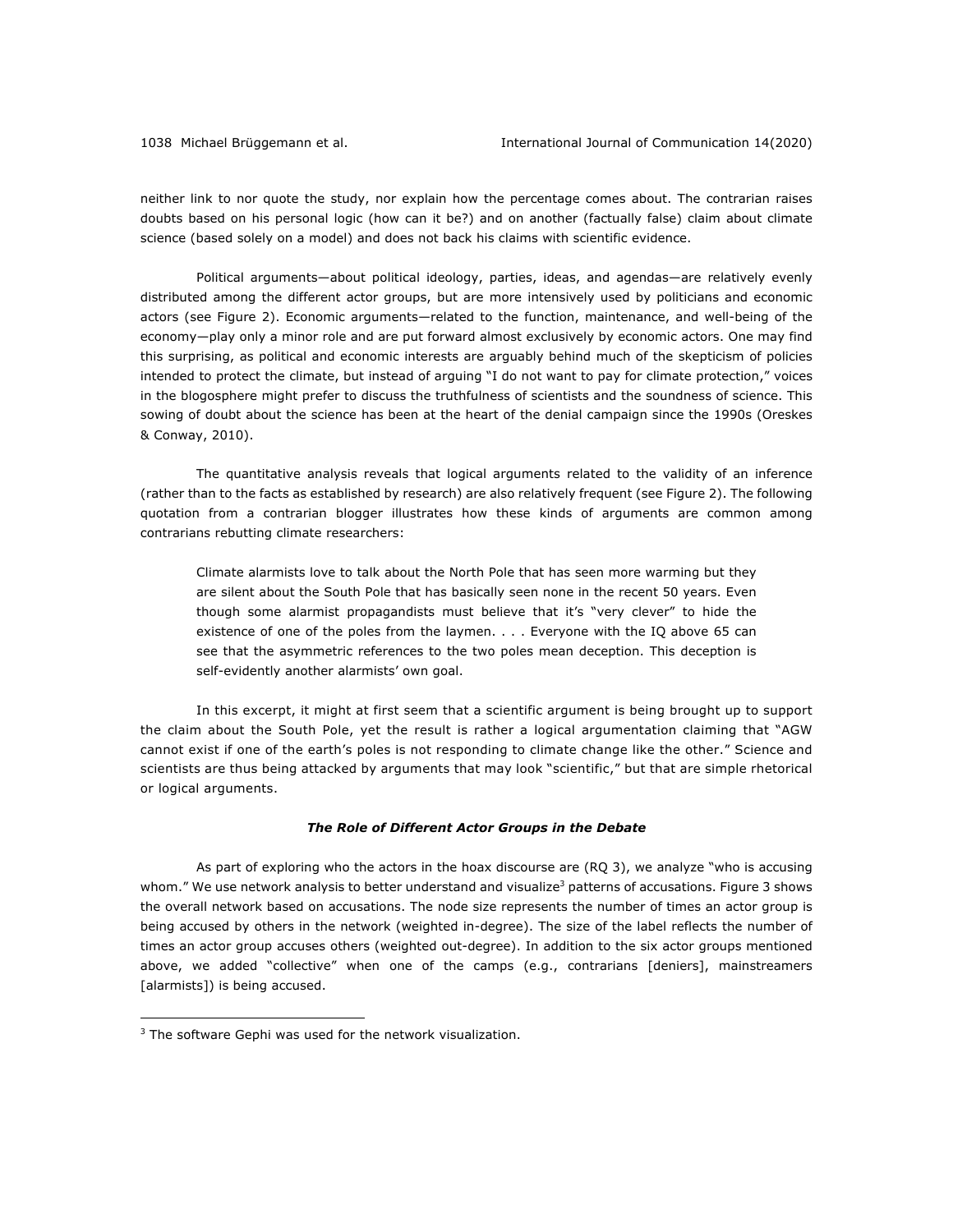

*Figure 3. Overall network of accusations in the hoax debate. The network analysis is based on* **n** *= 565 accusations made in 326 blog posts. The node size reflects the number of times an actor group is being accused (weighted in-degree), whereas the label size reflects how many times an*  actor group is accusing others (weighted out-degree). The arrow size reflects the number of *accusations made by an actor group directed toward another group.*

Our results highlight the importance of one core actor group in shaping the overall hoax discourse: private bloggers who have no professional relationship with the topic of climate change. More than half of the accusations in the debate are made by bloggers. Journalists come in second, voicing 20% of the accusations.

The actor groups that are being accused the most are politicians (38.2%), collectives (deniers/alarmists; 15.0%), journalists (14.0%), and researchers (12.2%). Politicians are attacked, denounced, charged, and blamed mainly by bloggers and journalists. Journalists, in turn, are mainly accused by bloggers and other journalists. Scientists are accused by bloggers and economic actors. Bloggers themselves are only accused by other bloggers.

In a next step, we look at the accusations by contrarians (see Figure 4) and mainstreamers (see Figure 5) separately to identify relevant differences.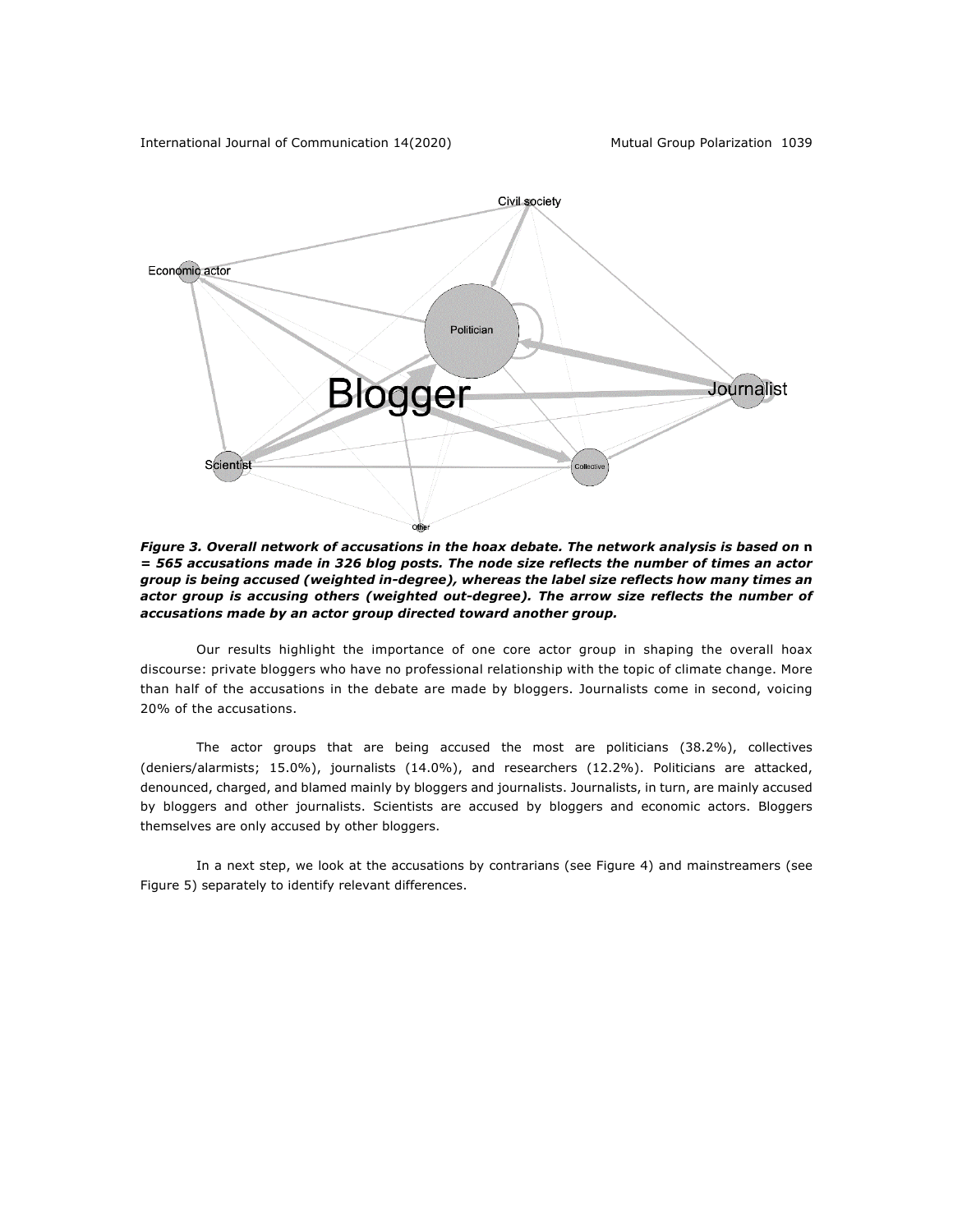

*Figure 4. Network of accusations issued by contrarians***.** *The network analysis is based on* **n** *= 171 accusations made by contrarians in 326 blog posts.*

The network depicted in Figure 4 shows that among the contrarians, it is mostly bloggers (66.7%) and economic actors (22.2%) who accuse others. Accusations directed toward those two groups are nearly absent in the contrarian hoax discourse. Researchers (32.7% of contrarian accusations) receive the most accusations from contrarians, followed by politicians (18.1% of contrarian accusations), and the collective, "the alarmists" (21.5% of contrarian accusations).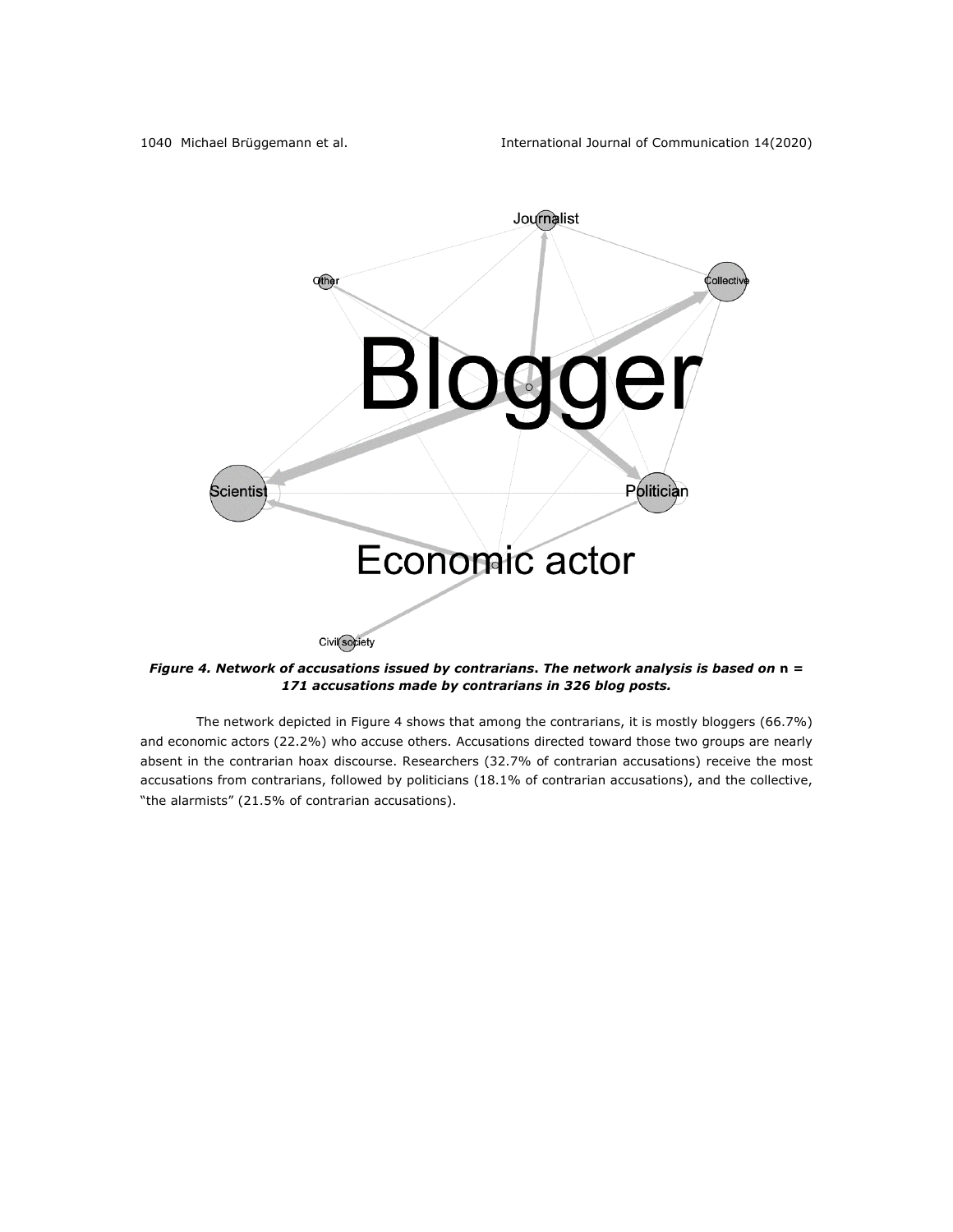

*Figure 5. Network of accusations by mainstream speakers. The network analysis is based on n = 391 accusations made by mainstreamers in 326 blog posts.*

Among the mainstreamers (see Figure 5), it is again bloggers who voice by far the most accusations (47.2% of mainstream accusations), followed by journalists (23.7% of mainstream accusations). Politicians (45.1% of mainstream accusations) and journalists (16.1% of mainstream accusations) are accused most frequently. Accusations of politicians are typically directed toward individuals, as in the following quotation in which a journalist accuses U.S. Republican Senator Jim Inhofe of willfully ignoring the facts:

When Senator Jim Inhofe brought a snowball to the Senate floor to try and prove global warming was a hoax . . . ; he was not expressing sincere "doubt" about climate science. He was just denying it.

Economic actors and deniers (as a collective) both receive 12.2% of the mainstream accusations. Talk about deniers as a group is omnipresent in the mainstream posts, but they are not always explicitly accused of lying.

# **Conclusions**

We can thus answer our research questions as follows. First, we find that hoax discourses are not merely an academic construct, but are indeed a fairly salient pattern of communication in blog posts on climate change (RQ1). We find that specific accusations of lying directed at concrete actors are rare, whereas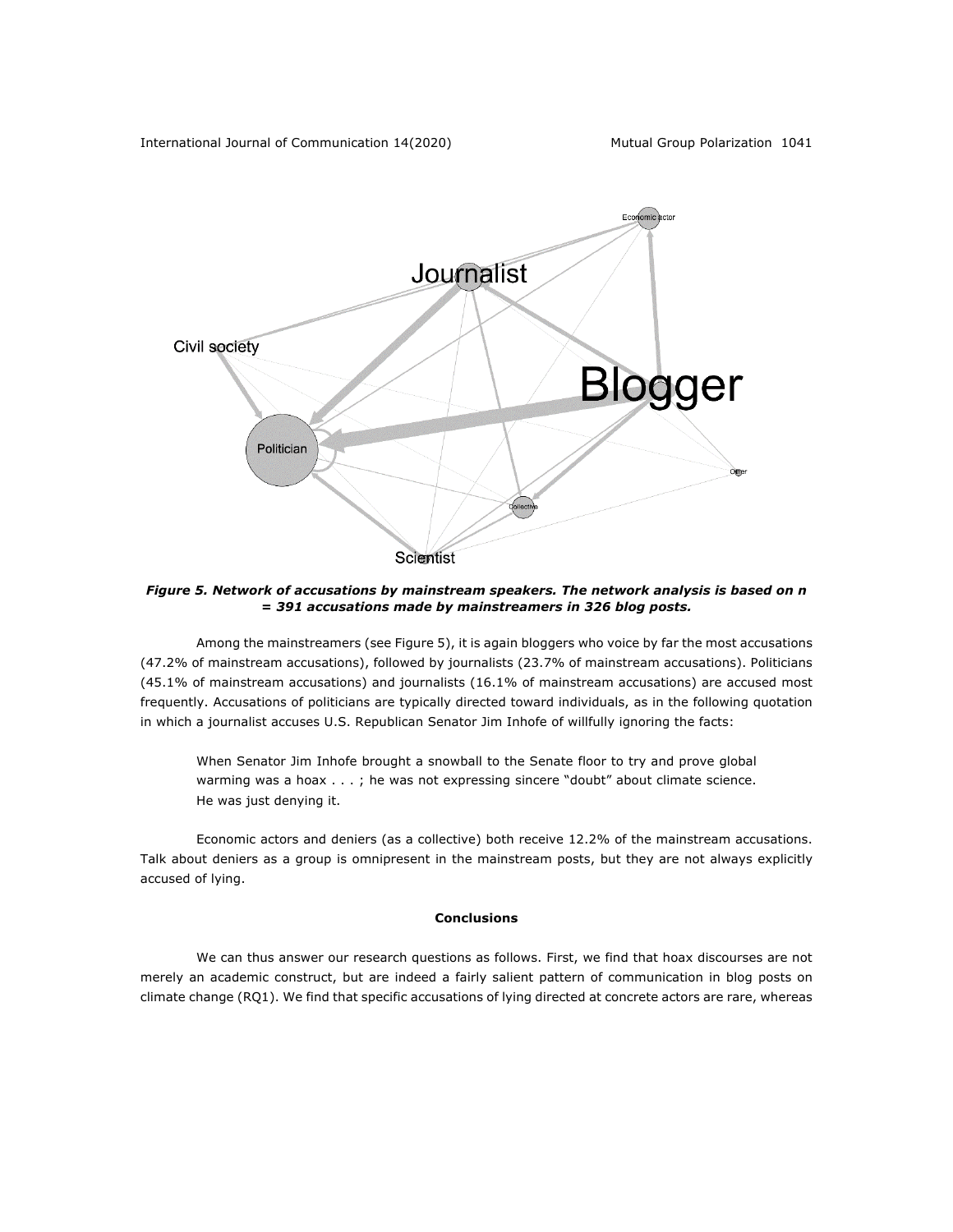broad and indirect allegations of untruthfulness ("hoax") targeting the respective out-group abound in the use of broad negative labels like "alarmist," "warmist," or "denier."

Second, when looking at how hoax reproaches are issued (RQ2), the analysis identified four patterns of allegations that dominate the debate. The first reproach is simply being wrong: This is not necessarily an indicator of a hoax discourse as such, but empirically, it is a frequent claim that comes with broader allegations of lying associated with our search terms. The second type of reproach dealt with untruthfulness about the facts: Both "deniers" and "alarmists" find each other guilty of not providing a fair and balanced treatment of facts. The third type doubts the truthfulness of the motives of the respective actor, suspecting hidden political, economic, or ideological interests. The fourth type of allegation that occurs in the context of hoax discourses warns about some valued good being damaged by either climate protection or a lack thereof.

Regarding the question of which role the different actor groups play in the hoax discourse (RQ3), we find a complex picture. On the one hand, contrarians and mainstreamers are similar. They use negative labels, articulate broad rather than specific allegations, target the other group rather than specific actors, and refrain from providing reasons why someone is a liar or something is a lie. They reproach each other for being wrong, distorting the facts, and pursuing hidden agendas. The actors vary in both camps, yet private bloggers with no professional expertise related to climate change are the main accusers in the hoax discourse. The use and types of arguments differ between, for example, scientists and politicians.

On the other hand, contrarians and mainstreamers differ in their professional backgrounds and who they attack. The group of contrarian accusers is made up of bloggers and economic actors. They target scientists. The biggest groups among mainstream accusers are bloggers and journalists. They mainly target politicians.

Returning to the distinction among the discursive, strategic, and ritual dimensions of communication, we observe little deliberation designed to reach a common understanding through an open exchange of arguments. Instead, the hoax discourse serves strategic or identity purposes—clearly situating oneself among one's own group, potentially with the intention to mobilize peers against an opposing camp.

The discourse is not identifying concrete instances of lies and liars; it does not give reasons why one thinks that one side is too alarmist or denying well-known facts. This, and the pervasive use of negative collective labels for the other side, indicate that the intended audience of the statements in the blog posts is not those criticized, but primarily the accuser's own ingroup. Most accusations of untruthfulness about climate change are phrased in a way that is designed to dismiss the opponent as a legitimate partner in the discussion (Peters, 2008).

Indeed, it seems that Habermas is rightly skeptical about the blogosphere's discursive potential (Habermas 2006a, 2006b). At least when focusing on the issue of accusations of untruthfulness related to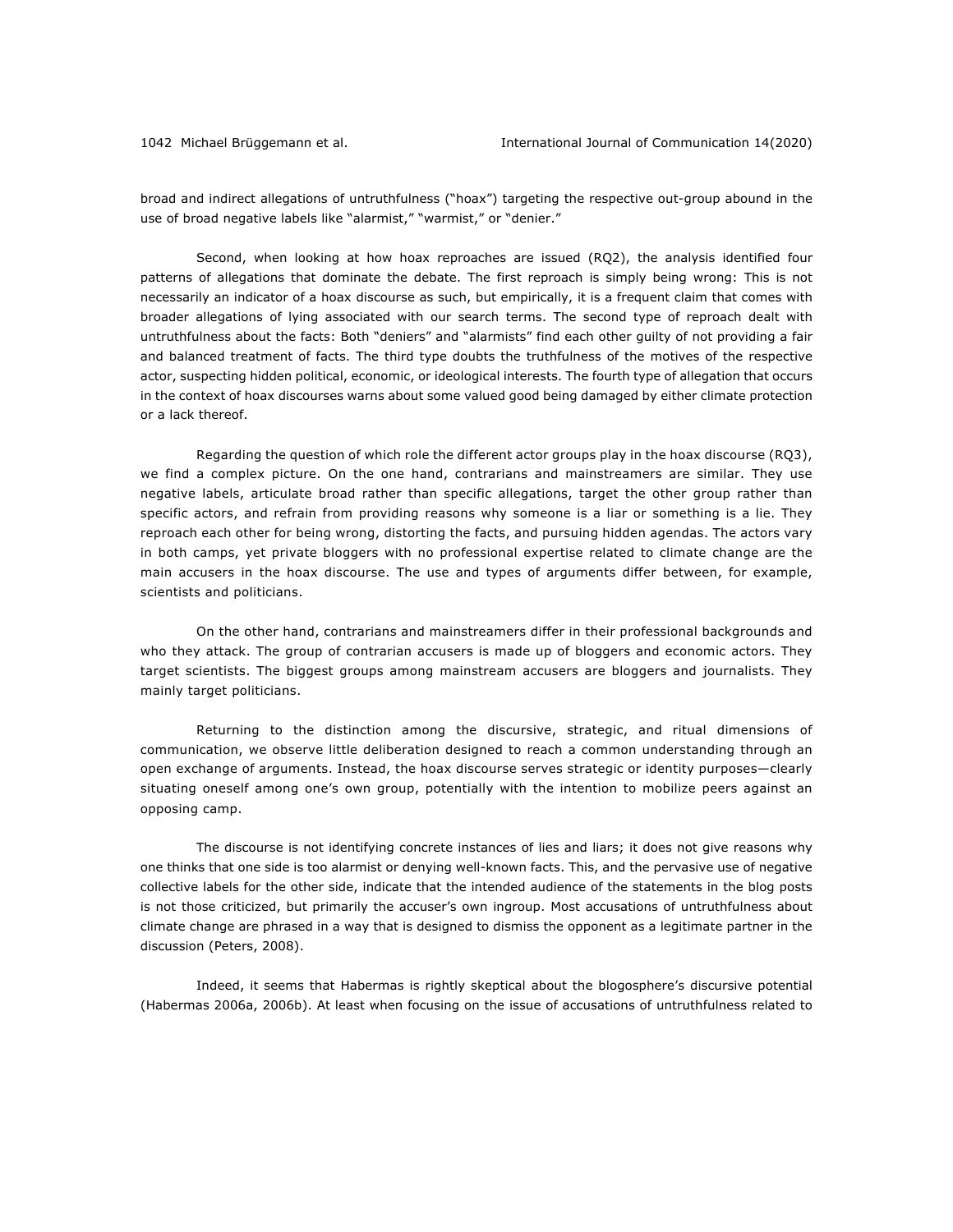climate change, the English-speaking blogosphere constitutes a less-than-ideal speech situation for clarifying doubts about facts or truthfulness.

The results of the network analysis are particularly worrying, as they show that the contrarian hoax discourse is directed against scientists and thus attacks science. Science, as a trusted institution, could help to find an agreement on what can be considered facts as opposed to mere speculations. Both contrarians and mainstream bloggers also tend to target journalists, who could help to identify liars and lies. If trust in science and journalism is weakened, society's ability to engage in meaningful discourse on the issue is weakened.

Strategic and ritual communication do belong to political communication in a democracy, as they might be helpful in forming political movements and mobilizing audiences. Yet in the case studied here, important institutions like science and journalism are damaged, and the basic principles of communication (assuming the other generally speaks truthfully about facts and adheres to norms that others can agree on after fair deliberation) are constantly being questioned. Thus, we do not appear to be witnessing legitimate and necessary criticism of social elites, but an attack on democracy.

The damaging elements are the broad allegations targeting entire institutions and groups. This is the disruptive quality of the hoax discourse. A potentially constructive element, from the perspective of deliberative theory, would be to identify concrete lies and liars and justify why their statements are deliberately wrong. Journalists, such as those from *The New York Times* and many other news outlets in the U.S. have done just that with regard to Donald Trump's statements (not only concerning climate change). But we found few comparable instances of this deliberative way of identifying hoaxes in our sample from the blogosphere.

Our findings from the hoax discourses may instead be interpreted as a process of mutual group polarization. The term "group polarization" refers to the process of "groups of like-minded people engaged in discussion with one another will typically end up thinking the same thing they thought before—but in a more extreme form" (Sunstein, 2017, p. 68), which is very likely to happen in the echo chambers of the blogosphere and includes disliking the outgroup. Yet we also know from other studies that contrarians and mainstreamers do follow each other's posts (Elgesem, 2017; Elgesem et al., 2015). Polarization research has shown that being confronted with other people's opinions may lead to polarization, particularly among those who already hold strong opinions (Karlsen, Steen-Johnsen, Wollebæk, & Enjolras, 2017; Lodge & Taber, 2013). Reading the kinds of blog posts included in this study is very likely to lead to more polarized views about the other side in the debate. This kind of hoax discourse contributes to both: the internal affirmation of extreme views and the mutual provocation of more extreme views. Although polarization as such is problematic, it is worsened in the case of climate change, as it hampers society's ability to tackle one of the biggest challenges faced by humanity.

Future studies should further explore mutual group polarization and thus connect the analysis of debates about climate change to the problem of a polarizing society. The role of both journalistic and social media in this process, and the interaction between the two, deserves closer attention.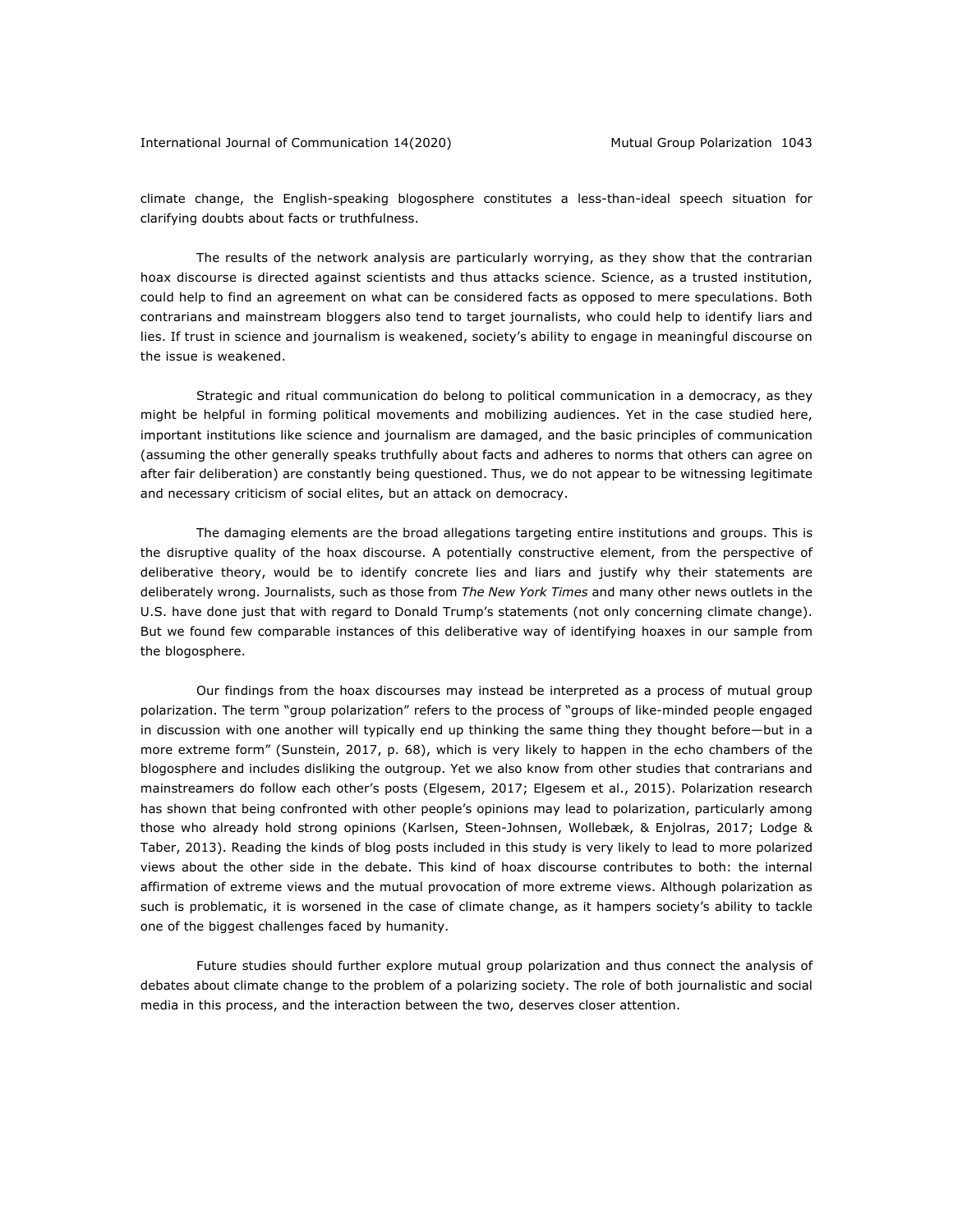1044 Michael Brüggemann et al. International Journal of Communication 14(2020)

# **References**

- Allcott, H., & Gentzkow, M. (2017). Social media and fake news in the 2016 election. *Journal of Economic Perspectives*, *31*(2), 211–236. doi:10.1257/jep.31.2.211
- Arendt, H. (1967, February 25). Truth and politics. *The New Yorker*, p. 49. Retrieved from https://www.newyorker.com/magazine/1967/02/25/truth-and-politics
- Blei, D. M. (2012). Probabilistic topic models. *Communications of the ACM*, *55*(4), 77. doi:10.1145/2133806.2133826
- Bok, S. (1999). *Lying: Moral choice in public and private life* (2nd ed.). New York, NY: Vintage Books.
- Boykoff, M., & Boykoff, J. (2004). Balance as bias: Global warming and the U.S. prestige press. *Global Environmental Change*, *14*(2), 125–136. doi:10.1016/j.gloenvcha.2003.10.001
- Brüggemann, M., & Engesser, S. (2017). Beyond false balance: How interpretive journalism shapes media coverage of climate change. *Global Environmental Change*, *42*, 58–67. doi:10.1016/j.gloenvcha.2016.11.004
- Brüggemann, M., & Wessler, H. (2014). Transnational communication as deliberation, ritual, and strategy. *Communication Theory*, *24*(4), 394–414. doi:10.1111/comt.12046
- Cody, E. M., Reagan, A. J., Mitchell, L., Dodds, P. S., & Danforth, C. M. (2015). Climate change sentiment on Twitter: An unsolicited public opinion poll. *PLOS ONE*, *10*(8), e0136092. doi:10.1371/journal.pone.0136092
- Collins, L., & Nerlich, B. (2015). Examining user comments for deliberative democracy: A corpus-driven analysis of the climate change debate online. *Environmental Communication*, *9*(2), 189–207. doi:10.1080/17524032.2014.981560
- Cook, J., Nuccitelli, D., Green, S., Richardson, M., Winkler, B., Painting, R., . . . Skuce, A. (2013). Quantifying the consensus on anthropogenic global warming in the scientific literature. *Environmental Research Letters*, *8*(2), 24024. doi:10.1088/1748-9326/8/2/024024
- Davis, E. (2017). *Post-truth: Why we have reached peak bullshit and what we can do about it*. London, UK: Little, Brown.
- Dunlap, R. E., & McCright, A. M. (2015). Challenging climate change: The denial countermovement. In R. E. Dunlap & R. J. Brulle (Eds.), *Climate change and society: Sociological perspectives* (pp. 300– 332). New York, NY: Oxford University Press.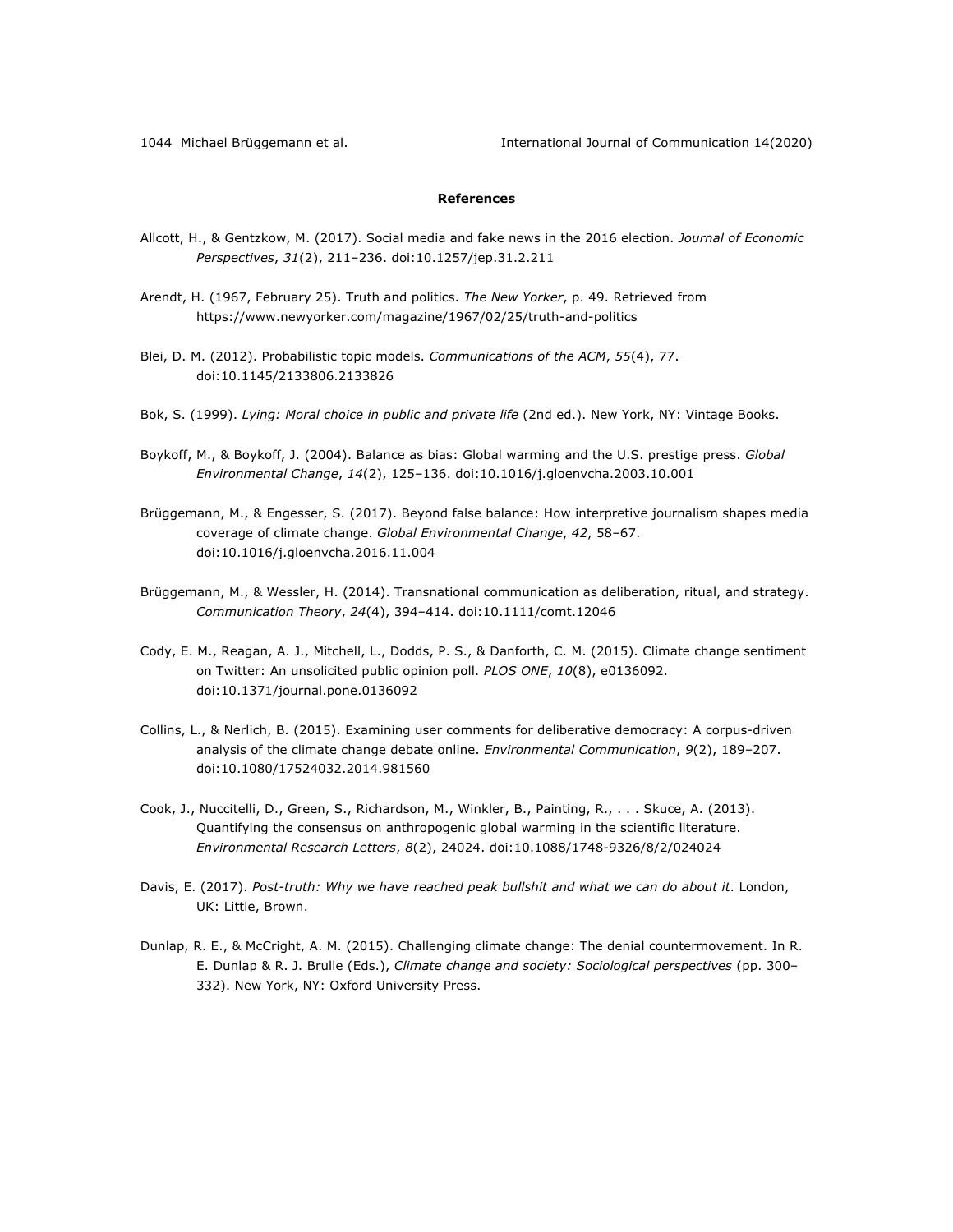- Dunwoody, S. (2005). Weight-of-evidence reporting: What is it? Why use it? *Nieman Reports*, *59*(4), 89–90. Retrieved from https://niemanreports.org/articles/weight-of-evidence-reporting-what-isit-why-use-it/
- Elgesem, D. (2017). Polarization in blogging about the Paris meeting on climate change. In G. L. Ciampaglia, A. Mashhadi, & T. Yasseri (Eds.), *Lecture notes in computer science: Social informatics* (Vol. 10539, pp. 178–200). Cham, Switzerland: Springer International Publishing. doi:10.1007/978-3-319-67217-5\_12
- Elgesem, D., Steskal, L., & Diakopoulos, N. (2015). Structure and content of the discourse on climate change in the blogosphere: The big picture. *Environmental Communication*, *9*(2), 169–188. doi:10.1080/17524032.2014.983536
- Elsasser, S. W., & Dunlap, R. E. (2013). Leading voices in the denier choir: Conservative columnists' dismissal of global warming and denigration of climate science. *American Behavioral Scientist*, *57*(6), 754–776. doi:10.1177/0002764212469800
- Feldman, L., Hart, P. S., & Milosevic, T. (2015). Polarizing news? Representations of threat and efficacy in leading U.S. newspapers' coverage of climate change. *Public Understanding of Science, 26*(4), 481–497. doi:10.1177/0963662515595348
- Fielding, K. S., & Hornsey, M. J. (2016). A social identity analysis of climate change and environmental attitudes and behaviors: Insights and opportunities. *Frontiers in Psychology*, *7*, 121. doi:10.3389/fpsyg.2016.00121
- Habermas, J. (1984). *Vorstudien und Ergänzungen zur Theorie des kommunikativen Handelns* [Preliminary studies and additions to the theory of communicative action]. Frankfurt, Germany: Suhrkamp.
- Habermas, J. (1987). *The theory of communicative action*. Cambridge, UK: Polity.
- Habermas, J. (1989). *The structural transformation of the public sphere: An inquiry into a category of bourgeois society*. Cambridge, MA: MIT Press.
- Habermas, J. (2006a, March). *Ein avantgardistischer Spürsinn für Relevanzen. Was den Intellektuellen*  auszeichnet: Dankesrede bei der Entgegennahme des Bruno-Kreisky-Preises [An avant-garde sense of relevance. What distinguishes the intellectual: Acceptance speech at the reception of the Bruno Kreisky Prize]*.* Vienna, Austria: Renner Institut. Retrieved from https://www.rennerinstitut.at/fileadmin/user\_upload/downloads/kreisky\_preis/habermas2006-03-09.pdf
- Habermas, J. (2006b). Political communication in media society: Does democracy still enjoy an epistemic dimension? The impact of normative theory on empirical research. *Communication Theory*, *16*(4), 411–426. doi:10.1111/j.1468-2885.2006.00280.x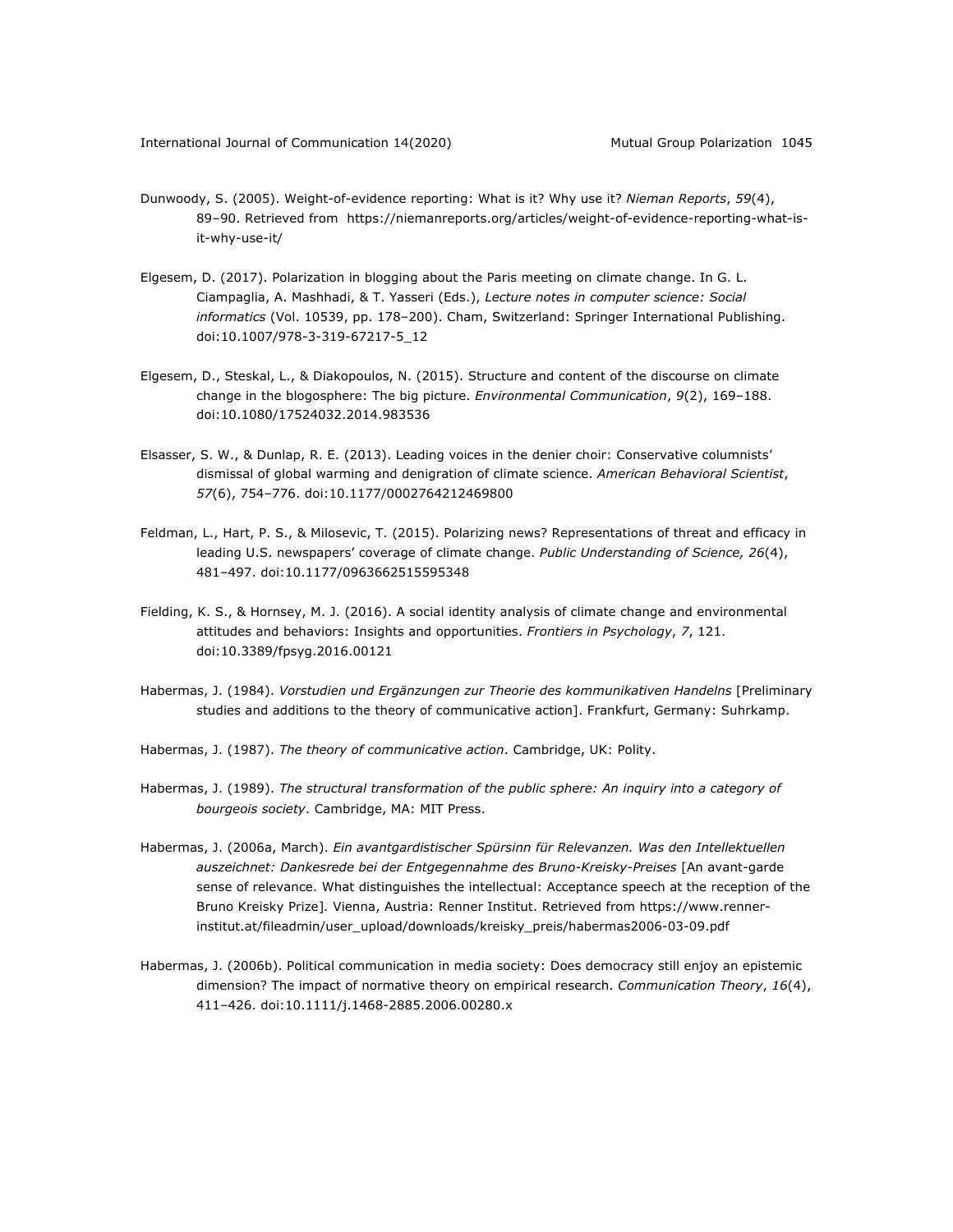- Hellsten, I., & Vasileiadou, E. (2015). The creation of the climategate hype in blogs and newspapers: Mixed methods approach. *Internet Research*, *25*(4), 589–609. doi:10.1108/IntR-05-2014-0130
- Hoffman, A. J. (2015). *How culture shapes the climate change debate*. Stanford, CA: Stanford Briefs.
- Inhofe, J. (2012). *The greatest hoax: How the global warming conspiracy threatens our future.* Washington, DC: WND Books.
- Jang, S. M., & Hart, P. S. (2015). Polarized frames on "climate change" and "global warming" across countries and states: Evidence from Twitter big data. *Global Environmental Change*, *32*, 11–17. doi:10.1016/j.gloenvcha.2015.02.010
- Kaiser, J., & Rhomberg, M. (2016). Questioning the doubt: Climate skepticism in German newspaper reporting on COP17. *Environmental Communication*, *10*(5), 556–574. doi:10.1080/17524032.2015.1050435
- Karlsen, R., Steen-Johnsen, K., Wollebæk, D., & Enjolras, B. (2017). Echo chamber and trench warfare dynamics in online debates. *European Journal of Communication*, *32*(3), 257–273. doi:10.1177/0267323117695734
- Krippendorff, K. (2004). Reliability in content analysis. *Human Communication Research*, *30*(3), 411–433. doi:10.1111/j.1468-2958.2004.tb00738.x
- Lodge, M., & Taber, C. S. (2013). *The rationalizing voter: Cambridge studies in public opinion and political psychology*. Cambridge, UK: Cambridge University Press.
- Lovink, G. (2008). *Zero comments: Blogging and critical Internet culture*. New York, NY: Routledge.
- Maass, A., Salvi, D., Arcuri, L., & Semin, G. (1989). Language use in intergroup contexts: The linguistic intergroup bias. *Journal of Personality and Social Psychology*, *57*(6), 981–993.
- Mahon, J. E. (2016). *The definition of lying and deception.* Retrieved from https://plato.stanford.edu/archives/win2016/entries/lying-definition/
- McIntyre, L. (2015). *Respecting truth: Willful ignorance in the Internet age*. New York, NY: Routledge.
- McIntyre, L. (2018). *Post-truth: The MIT Press essential knowledge series*. Cambridge, MA: MIT Press.
- Moncrieffe, J., & Eyben, R. (Eds.). (2007). *The power of labelling: How people are categorized and why it matters*. London, UK: Earthscan.
- Nisbet, M. C., Ho, S. S., Markowitz, E., O'Neill, S., Schäfer, M. S., & Thaker, J. (Eds.). (2017). *The Oxford research encyclopedia of climate change communication*. New York, NY: Oxford University Press.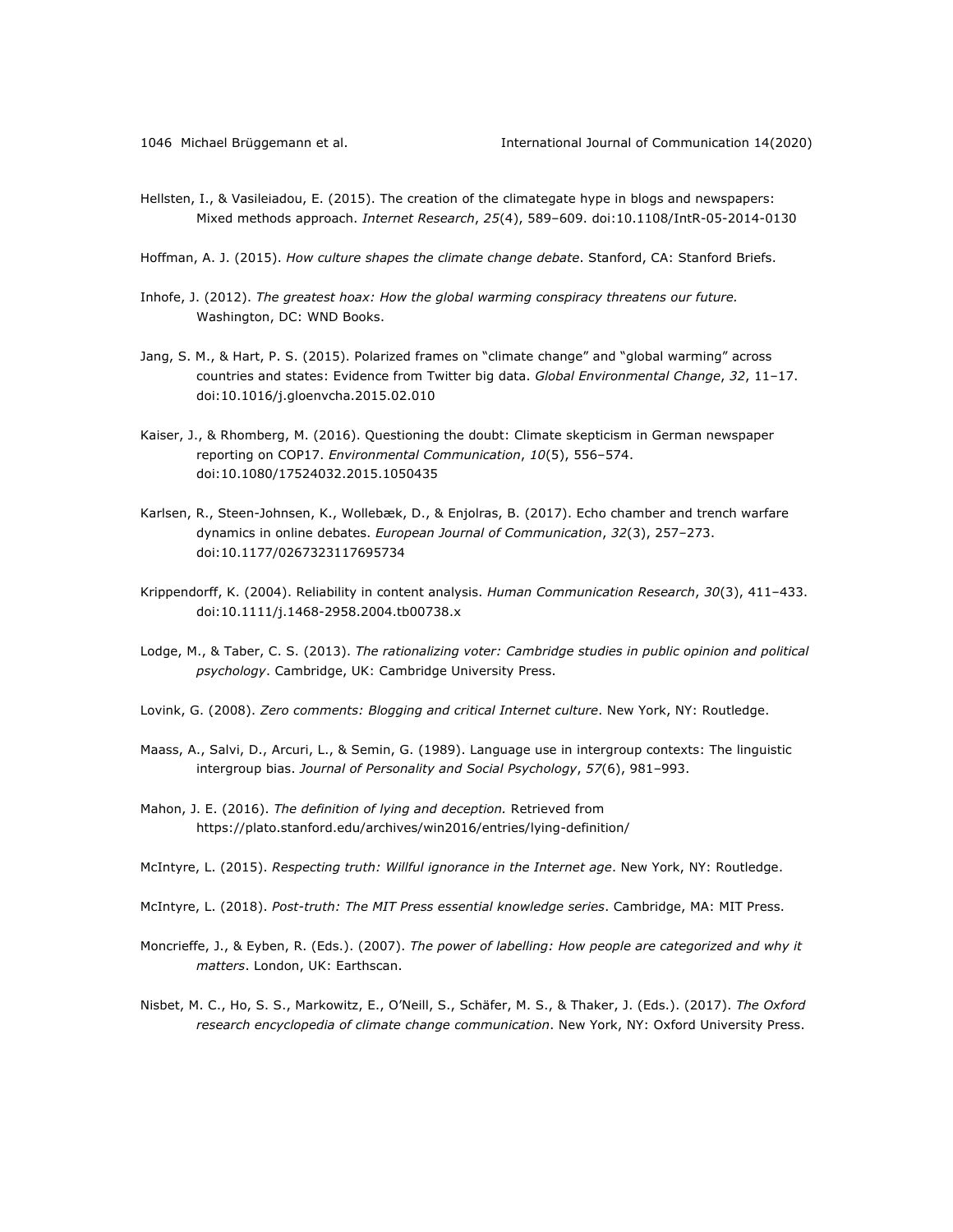- O'Neill, S. J., & Boykoff, M. (2010). Climate denier, skeptic, or contrarian? *Proceedings of the National Academy of Sciences of the United States of America*, *107*(39), E151; author reply E152. doi:10.1073/pnas.1010507107
- Oreskes, N., & Conway, E. M. (2010). *Merchants of doubt: How a handful of scientists obscured the truth on issues from tobacco smoke to global warming*. New York, NY: Bloomsbury.
- Painter, J., & Ashe, T. (2012). Cross-national comparison of the presence of climate scepticism in the print media in six countries, 2007–10. *Environmental Research Letters*, *7*(4), 44005. doi:10.1088/1748-9326/7/4/044005
- Peters, B. (2008). The meaning of the public sphere. In H. Wessler (Ed.), *Public deliberation and public culture: The writings of Bernhard Peters, 1993–2005* (pp. 33–83). Basingstoke, UK: Palgrave Macmillan.
- Schäfer, M. S. (2012). Online communication on climate change and climate politics: A literature review. *Wiley Interdisciplinary Reviews: Climate Change*, *3*(6), 527–543. doi:10.1002/wcc.191
- Schäfer, M. S. (2015). Climate change and the media. In J. Wright (Ed.), *International encyclopedia of the social and behavioral sciences* (pp. 853–859). Amsterdam, The Netherlands: Elsevier. doi:10.1016/B978-0-08-097086-8.91079-1
- Schäfer, M. S., Berglez, P., Wessler, H., Eide, E., Nerlich, B., & O'Neill, S. (2016). *Investigating mediated climate change communication: A best-practice guide* (Research Reports No. 6). Retrieved from http://hj.diva-portal.org/smash/get/diva2:961854/FULLTEXT01.pdf
- Schmid-Petri, H., Adam, S., Schmucki, I., & Häussler, T. (2015). A changing climate of skepticism: The factors shaping climate change coverage in the U.S. press. *Public Understanding of Science*, *26*(4), 498–513. doi:10.1177/0963662515612276
- Schreier, M. (2012). *Qualitative content analysis in practice*. Thousand Oaks, CA: SAGE Publications.
- Sharman, A. (2014). Mapping the climate sceptical blogosphere. *Global Environmental Change*, *26*, 159–170. doi:10.1016/j.gloenvcha.2014.03.003
- Sunstein, C. R. (2017). *#Republic: Divided democracy in the age of social media*. Princeton, NJ: Princeton University Press.
- Supran, G., & Oreskes, N. (2017). Assessing ExxonMobil's climate change communications (1977–2014). *Environmental Research Letters*, *12*(8), 84019. doi:10.1088/1748-9326/aa815f
- Tajfel, H., & Turner, J. C. (1986). The social identity theory of intergroup behavior. In S. Worchel & W. G. Austin (Eds.), *Psychology of intergroup relations* (2nd ed., pp. 276–293). Chicago, IL: Nelson.